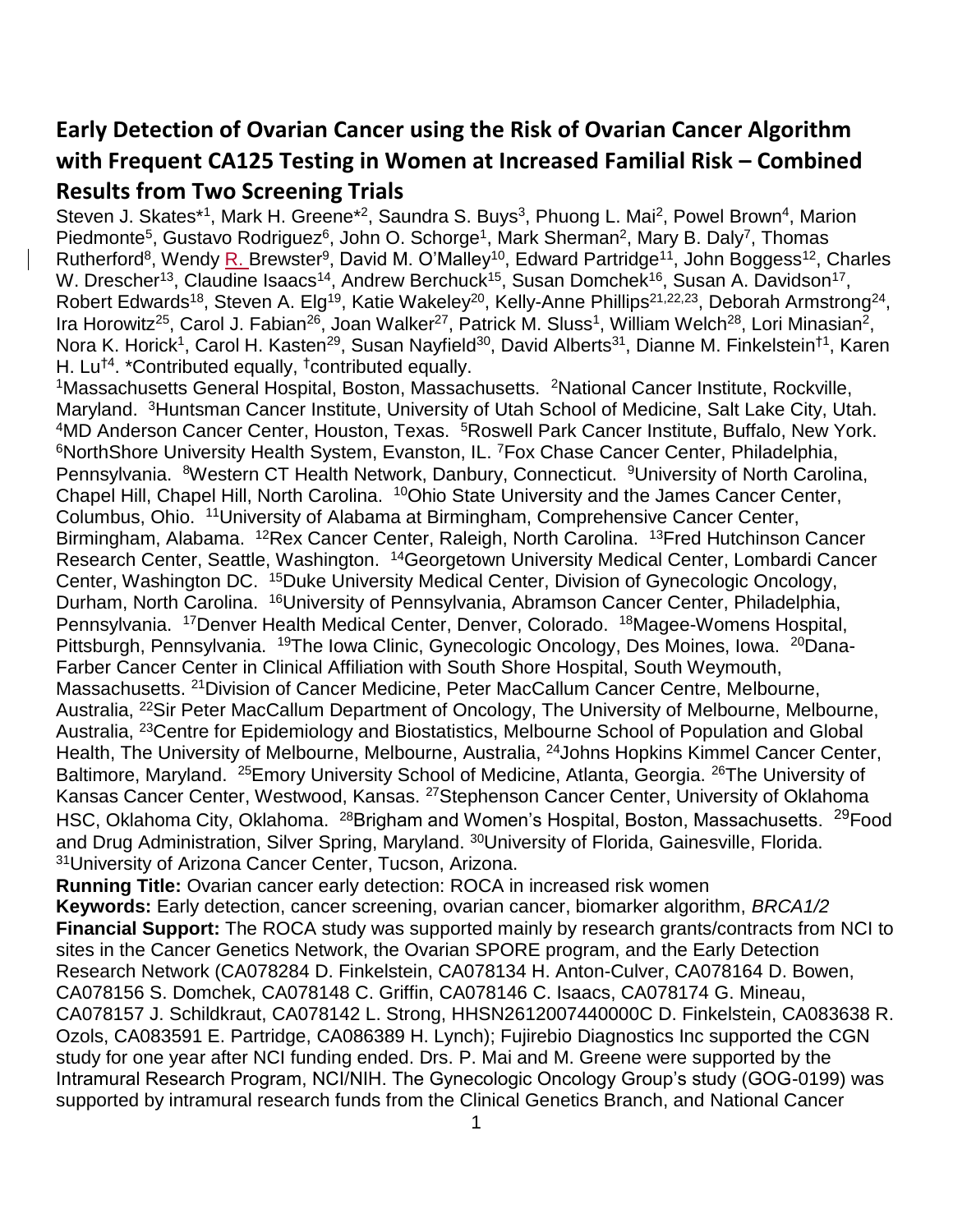Institute grants to the Gynecologic Oncology Group (GOG) Administrative Office and Tissue Bank (CA027469 P. Di Saia), the GOG Statistical and Data Center (CA037517 J. Blessing), and by NCI's Community Clinical Oncology Program (CCOP) grant (CA101165 P. Di Saia). Participation by the investigators of the Australia and New Zealand Gynaecological Oncology Group (ANZGOG) is gratefully acknowledged. K-A. Phillips is an Australian National Breast Cancer Foundation Fellow. **Corresponding Author:** Steven Skates, 50 Staniford Street, Suite 560, Massachusetts General Hospital, Boston MA 02114. sskates@partners.org.

**Conflicts of Interest:** Steven Skates is a co-developer of the risk of ovarian cancer algorithm. Massachusetts General Hospital has licensed software implementing the algorithm.

**Word Count:** Text= 5,084; Abstract= 249; **Figures, Tables**: 3; Statement of Translational Relevance= 149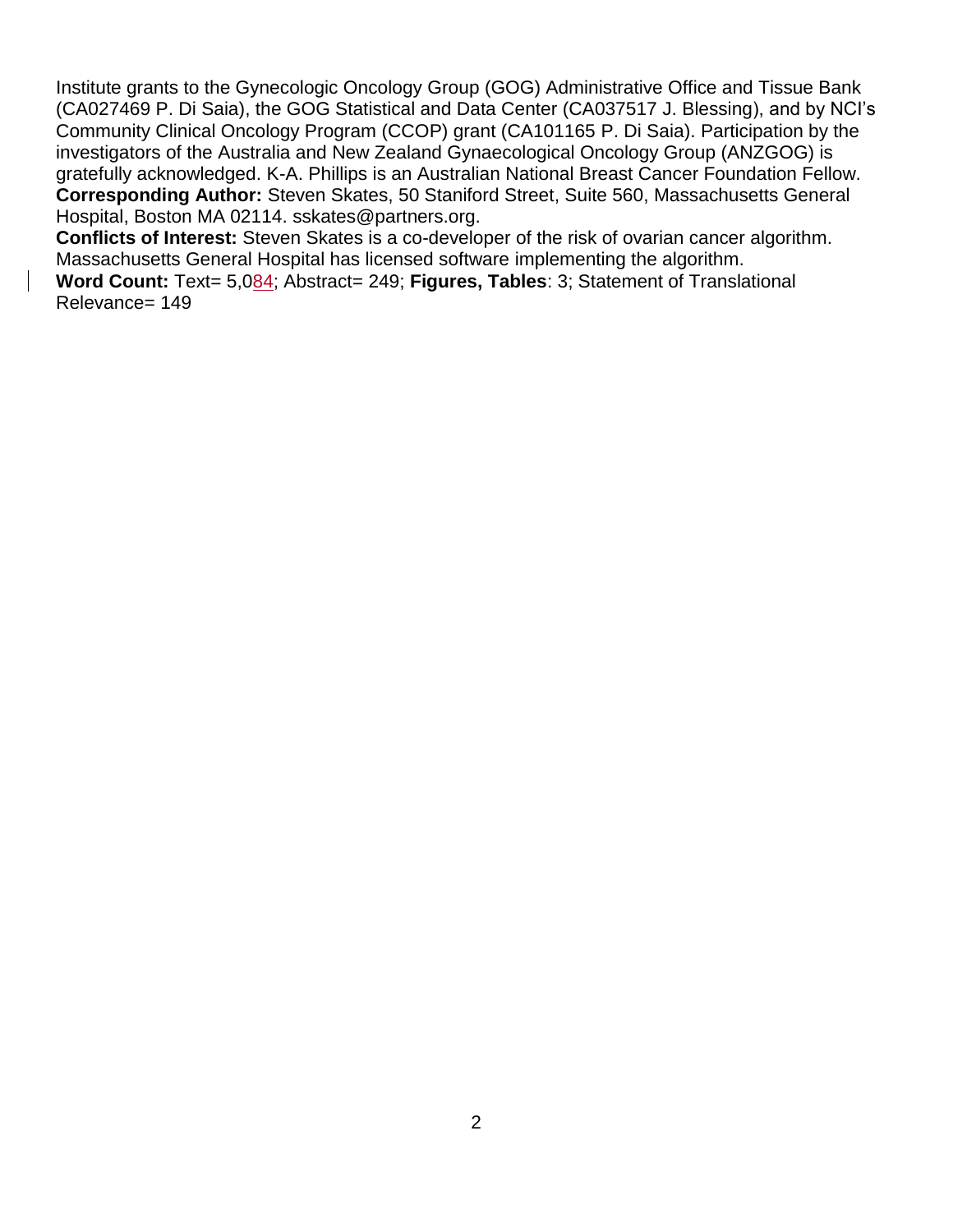#### **Statement of Translational Relevance**

With further evidence from larger cohorts, the risk of ovarian cancer algorithm (ROCA) based on longitudinal serum CA125 measurements could be applied to women at increased genetic/familial risk who elect screening for early detection of ovarian cancer. ROCA personalizes screening to a woman's unique CA125 level, using each woman as her own control, resulting in a more precise screening test. Shifting transvaginal ultrasound from concurrent with CA125 (the present standard) to secondary triage only in women with abnormal ROCA results greatly reduces ultrasound-related false-positive tests. However, consideration of risk-reducing salpingo-oophorectomy (RRSO) upon completion of child bearing and when ovarian cancer risk increases above population risk is and should remain the current standard of care for *BRCA1/2* mutation carriers. If further studies determine ROCA is effective, this improved approach to early detection would be available to increased risk women who choose, despite a strong recommendation for RRSO, to postpone their surgery.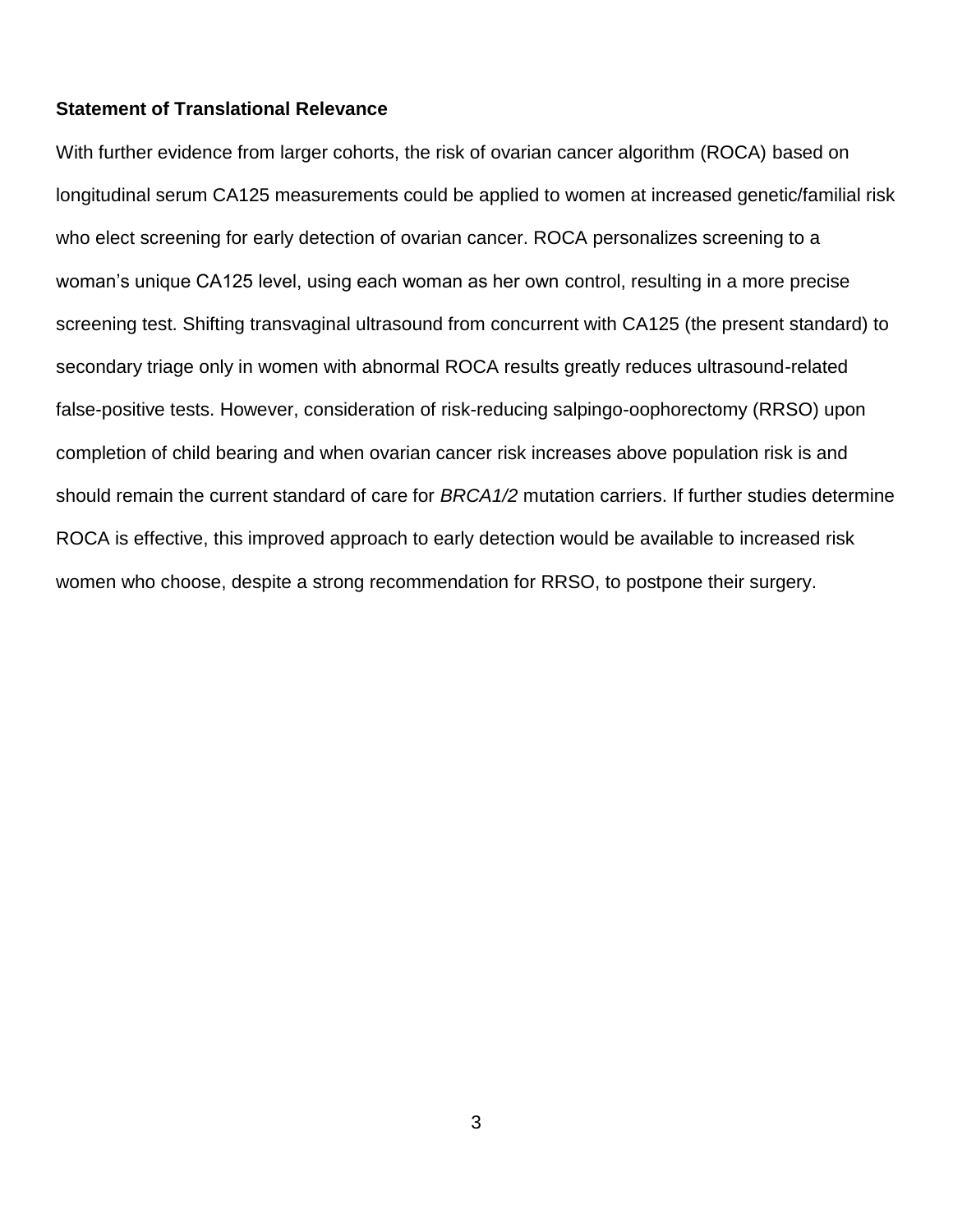## **Abstract**

**Purpose:** Women at familial/genetic ovarian cancer risk often undergo screening despite unproven efficacy. Research suggests each woman has her own CA125 baseline; significant increases above this level may identify cancers earlier than standard 6-12 monthly CA125>35U/mL.

**Experimental Design:** Data from prospective Cancer Genetics Network and Gynecologic Oncology Group trials, which screened 3,692 women (13,080 woman-screening years) with a strong breast/ovarian cancer family history or *BRCA1/2* mutations, were combined to assess a novel screening strategy. Specifically, serum CA125 q3 months, evaluated using a risk of ovarian cancer algorithm (ROCA), detected significant increases above each subject's baseline, which triggered transvaginal ultrasound. Specificity and PPV were compared with levels derived from general population screening (specificity 90%, PPV 10%), and stage-at-detection was compared with historical high-risk controls.

**Results:** Specificity for ultrasound referral was 92% *vs.* 90% (p=0.0001), and PPV was 4.6% *vs.* 10% (p>0.10). Eighteen of 19 malignant ovarian neoplasms (prevalent=4, incident=6, RRSO=9) were detected *via* screening or risk-reducing salpingo-oophorectomy (RRSO). Amongst incident cases (which best reflect long-term screening performance), 3/6 invasive cancers were early-stage (I/II) (50% *versus* 10% historical *BRCA1* controls; p=0.016). Six of 9 RRSO-related cases were stage I. ROCA flagged 3/6 (50%) incident cases before CA125 exceeded 35U/mL. Eight of 9 stages 0/I/II ovarian cancer patients were alive at last follow-up (median 6 years).

**Conclusions:** For screened women at familial/genetic ovarian cancer risk, ROCA q3 months had better early-stage sensitivity at high specificity, and low yet possibly acceptable PPV compared with CA125>35 U/mL q6/q12 months, warranting further larger cohort evaluation.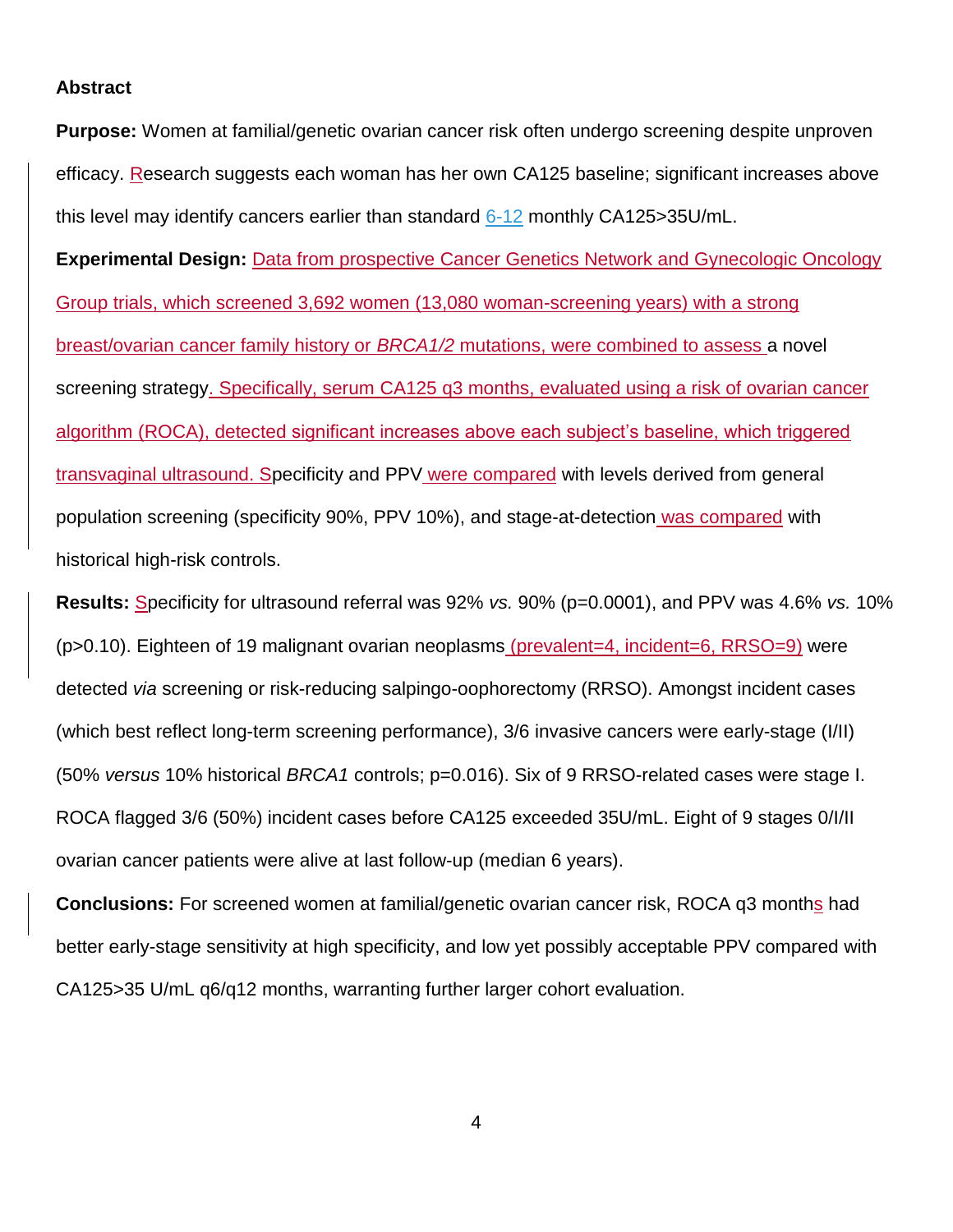## **Introduction**

Early detection of ovarian cancer with periodic CA125 blood tests and transvaginal ultrasound (TVU) was recommended in the US, (1, 2) but not universally, (3) for women at increased familial risk. Recently, the US recommendation evolved to a consideration(4) including investigational screening studies(5) since standard use of CA125 and TVU showed no screening efficacy(6-12), with most cases detected in late-stage disease.(13, 14) We conducted two pilot detection trials in women at increased familial risk to test a new approach to screening, estimating specificity, positive predictive value (PPV), and comparing the proportion detected in early-stage with the proportion in high-risk historical controls. To increase the proportion detected in early-stage while maintaining high test specificity, the new approach (i) personalized screening by detecting significant rises above each woman's CA125 baseline, (ii) tested CA125 more frequently, and (iii) referred women to TVU only following a positive blood test.

Previous CA125-based screening studies in women at familial risk have shown no improvement in outcomes, perhaps because they: (i) classified tests as positive only when CA125 >35 U/mL; (ii) tested annually; and (iii) tested with concurrent CA125 and TVU, which creates high false-positive rates from frequent TVUs. We addressed the first limitation by leveraging longitudinal CA125 data based on studies indicating that each woman's baseline CA125 level is unique.(15-17) ROCA identifies significant rises above each individual's baseline, personalizing the test and increasing the likelihood of earlier disease detection, ideally before reaching the 35 U/mL threshold.(16) Specificity is maintained by ruling out women with high, stable CA125 values. Further exemplifying the need for a personalized approach we note there are significant differences between the CA125 distributions for post-menopausal (98<sup>th</sup> percentile=35 U/mL) and pre-menopausal (98th percentile=52 U/mL) women.(18)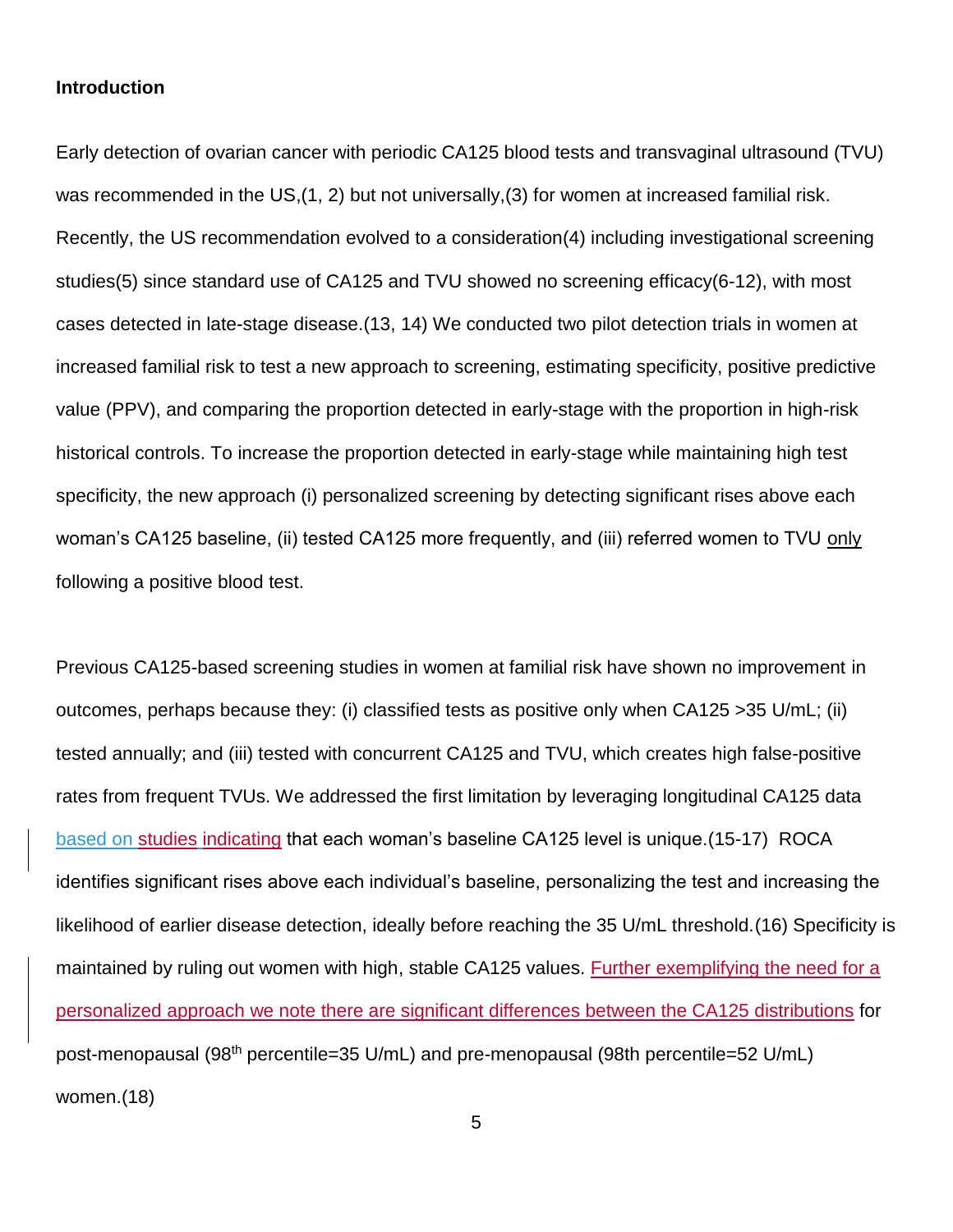Regarding the second limitation, most previous screening studies of increased-risk women evaluated annual testing schedules. Data regarding more frequent testing are limited.(19) Ovarian cancer progression from early- to late-stage disease may be too rapid for annual testing to effectively detect early-stage disease.(20) More frequent blood tests might increase the likelihood of detecting earlystage disease.

Finally, simultaneous testing with CA125 and TVU yields high false-positive rates, primarily due to benign TVU-detected adnexal masses, necessitating many surgeries to identify one true-positive.(21) Preliminary data suggest that using TVU as a secondary test to evaluate abnormal CA125 tests might significantly reduce false-positive rates.(22-26) Thus, our studies included annual TVU for all subjects (standard care during conduct of studies), and interim TVU only to assess abnormal ROCA results.

The two prospective pilot early detection studies reported here screened increased-risk women using CA125-based ROCA every three months, interval TVU only for abnormal ROCA results, and annual screening TVU, per standard care. We use the term "increased-risk*" versus* "high-risk" advisedly, to more accurately reflect participant risk heterogeneity, with a high-risk subset (*BRCA1/2* mutation carriers) and groups at intermediate risk between mutation carriers and the general population (unknown mutation status or mutation-negative/strong family-history-positive subjects). The CGN and GOG studies implemented the same screening protocol and eligibility criteria; US and Australian CA125 testing was done in one centralized research laboratory in each country. Multiple duplicate test samples were analyzed to ensure high inter-lab concordance. Study goals included evaluating compliance with the quarterly CA125 screening schedule and obtaining estimates of ROCA performance characteristics through a pre-planned combined analysis of the two studies.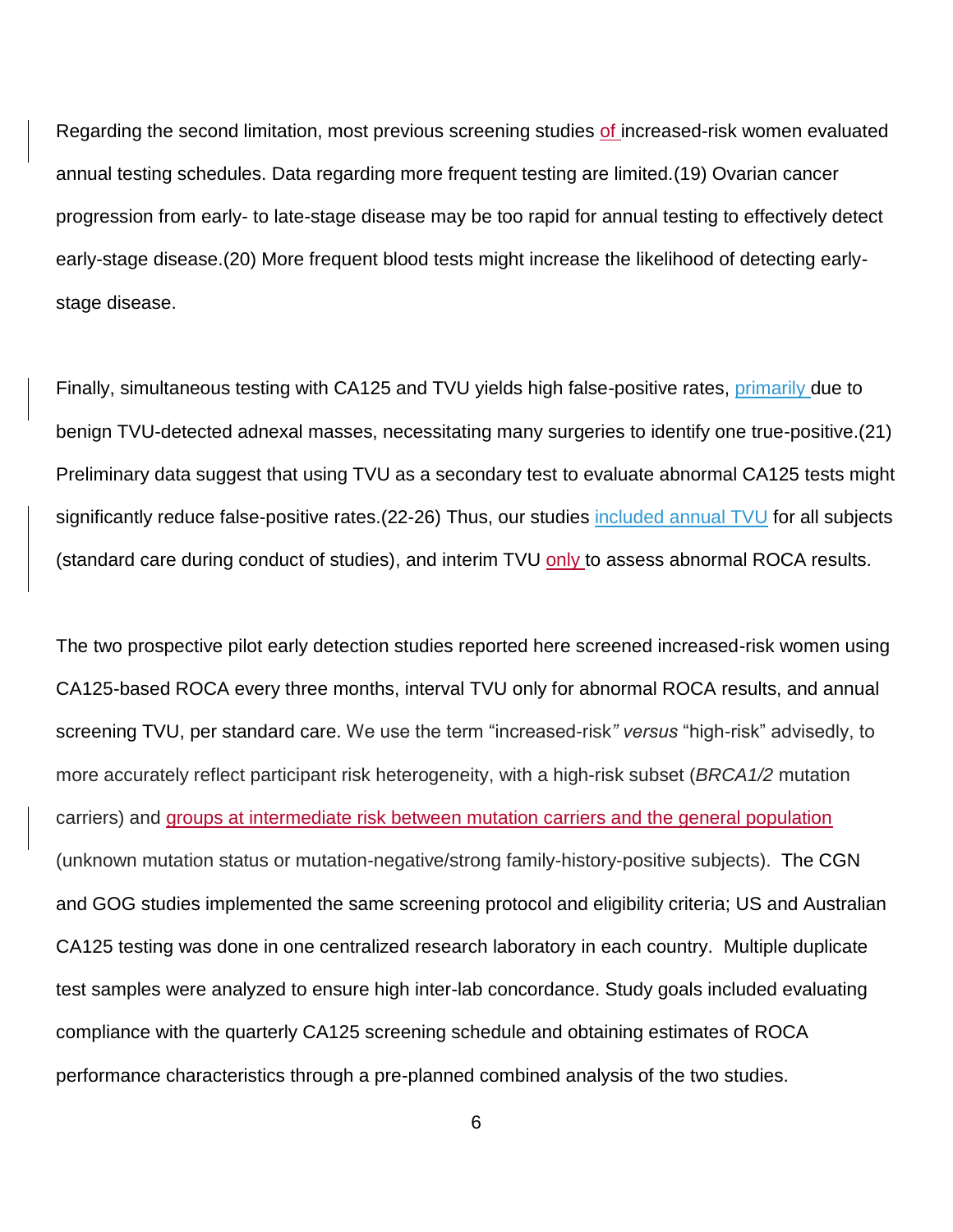Performance characteristics listed for the CGN study were sensitivity, specificity, and PPV, for the GOG study were specificity and PPV, while the combined analysis specified goals of achieving a specificity of at least 90% and a PPV of at least 10% (see Supplement). Optimal debulking was added as a study endpoint after study initiation.

## **Methods**

These two studies have been described previously.(18, 27) The primary outcomes were specificity, PPV, and sensitivity for *invasive* ovarian cancer.

#### **Subjects**

The Cancer Genetics Network (CGN) initiated the ROCA study (NCT-00039559) to assess ROCA's operating characteristics in women at increased familial/genetic risk of ovarian cancer.(28) Subsequently, two ovarian cancer Specialized Program on Research Excellence (SPORE) sites, two Early Detection Research Network (EDRN) sites, and five independent sites opened the study. Together, 25 sites enrolled 2,359 subjects between 2001 and 2011, yielding 6,979 woman-years of screening (median 2.9 yrs; range 0–10.3 yrs). This seemingly short follow-up median duration actually represents 9 screening episodes; 0 years indicates women who enrolled but were never screened. The low median and wide range of duration are due to several CGN sites having additional internal funds enabling screening to continue for longer periods than the other sites. Eligibility criteria included women from families with a deleterious *BRCA1/2* mutation, and/or multiple ovarian and/or breast cancers in first- or second-degree blood relatives (see Supplement). Women who had previously undergone bilateral oophorectomy (n=278) were eligible for screening for primary peritoneal cancer but were excluded from this analysis. In the CGN study, *BRCA1/2* results available at study initiation were recorded but *BRCA1/2* testing was not performed as part of the study.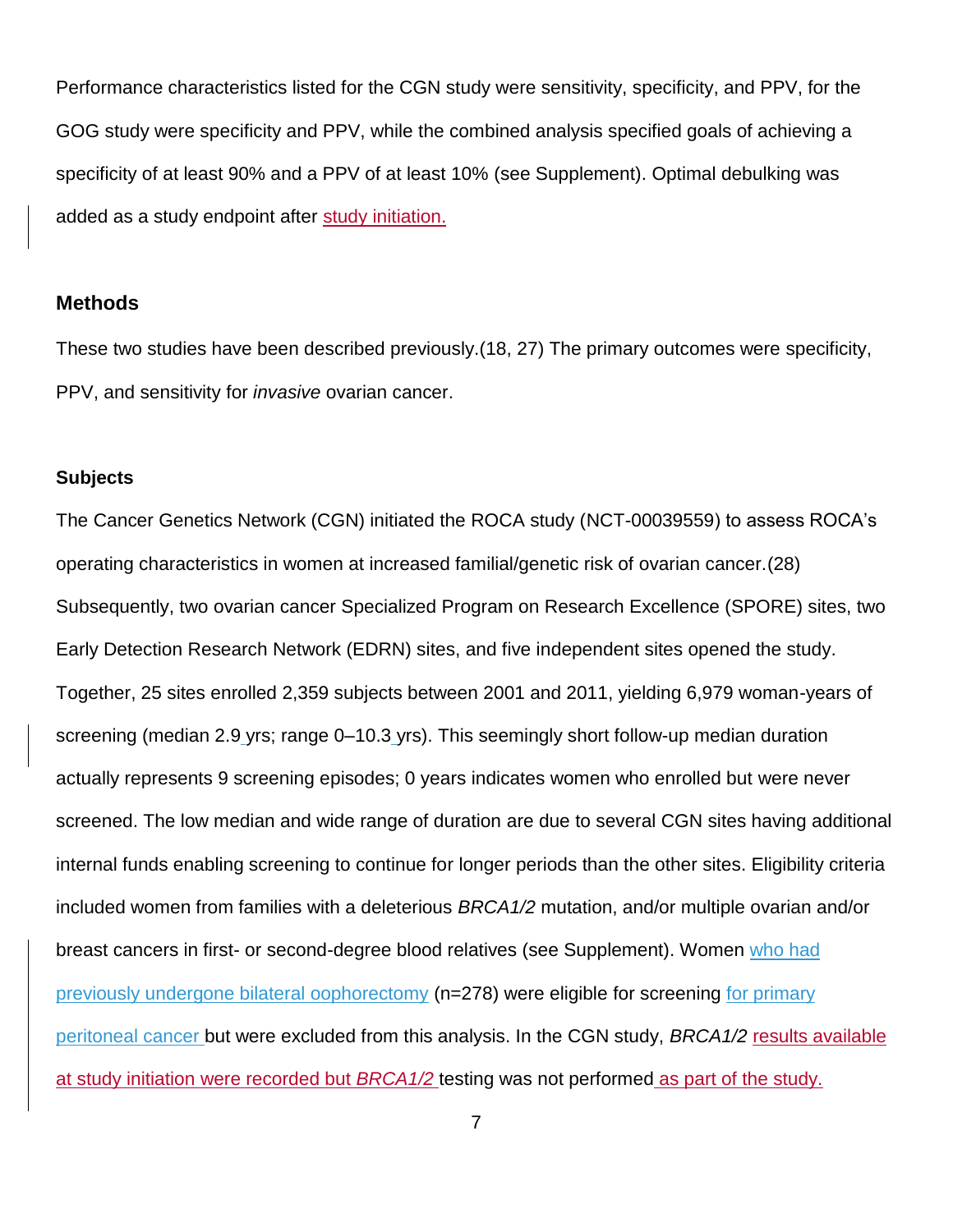The Gynecologic Oncology Group (GOG) initiated the GOG-0199 study (NCT-00043472) as a twoarm, non-randomized observational study of increased-risk women who chose between risk-reducing salpingo-oophorectomy (RRSO) and ROCA-based ovarian cancer screening. GOG-0199 had the same eligibility criteria as the CGN study, except that women without ovaries were ineligible. The GOG screening arm followed the ROCA protocol, enabling data to be combined. The GOG-0199 screening arm enrolled 1,459 evaluable subjects into the screening cohort across 112 sites in the US and Australia between 2003 and 2006,(27) yielding 6,101 woman-years of screening (median 5.0yrs, range 0–6.9yrs). GOG-0199 participants who were *BRCA1/2-*unknown at study enrollment underwent research-based germline mutation testing; *BRCA1/2* mutation status was known to study investigators in 99.6% of participants. All subjects in both studies signed IRB-approved informed consent.

## **Screening strategy**

CA125 tests were scheduled every three months. TVU was performed annually regardless of CA125 results as this was considered standard-of-care for high-risk women. The screening strategy implemented ROCA(29) which individualized the screening test for each woman. For any sequence of CA125 results and test intervals, ROCA calculated the chance (risk) that serum CA125 had a change-point profile which had increased significantly above baseline *versus* a flat profile which varies stably around the baseline (see Supplement). An increased change-point risk raised suspicion for an undetected tumor. All screening decisions regarding ROCA scheduling or more detailed ultrasound or gynecologic evaluation were based on the ROCA risk level, not the most recent CA125 test result. After each new CA125, ROCA risk was re-calculated, adding the current CA125 to all previous results, subject's age and menopausal status, and the subject was re-triaged: normal-risk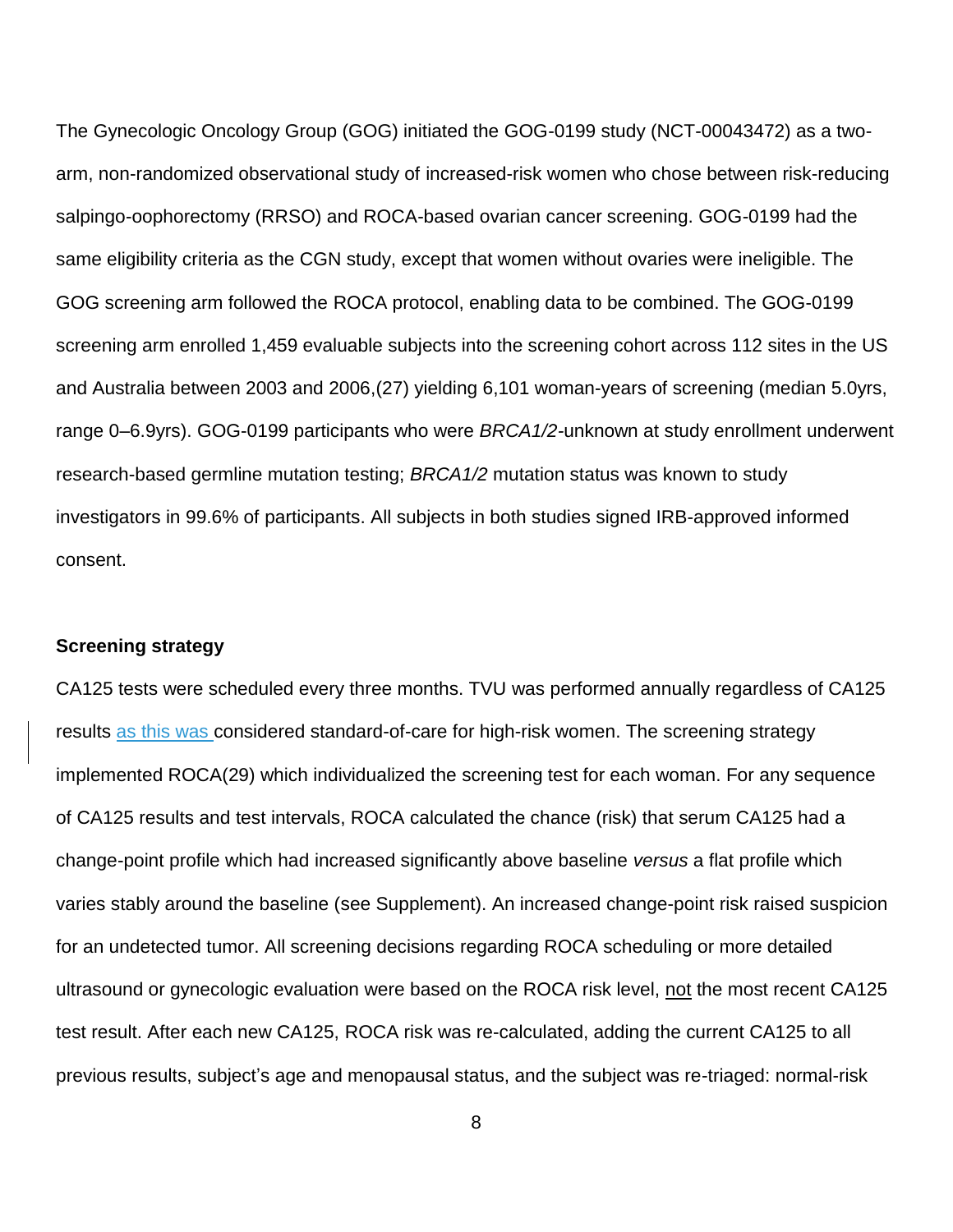women (<1% risk of having ovarian cancer) returned in three months for the next CA125; those with an intermediate risk (1-10%) were referred for TVU; and those with an elevated risk (>10%) received TVU and evaluation by a gynecologic oncologist or study site PI. Consequently, women with abovenormal risks were referred to more intensive follow-up, commensurate with their risk score. The updated ROCA resulted in rapid referral of women with CA125 levels rising significantly above their baseline, *including increases within the so-called normal range* (≤35 U/mL), to TVU or TVU with gynecologic oncologist review. This strategy avoided further diagnostic evaluation among women with levels >35 U/mL, but stable compared with their baseline. Thus, the extra information contained in ROCA-interpreted longitudinal CA125 levels potentially increases screening test sensitivity, while retaining the same specificity *versus* a fixed cut-off applied to the last CA125 value.

All US serum CA125 values were measured by the Massachusetts General Hospital Clinical Laboratory Research Core using the Elecsys CA125-II assay (Roche Diagnostics, Indianapolis, IN).

Since randomized trials with an unscreened arm were judged unethical in women at increased familial/genetic risk, this study compared specificity and PPV with standards set in normal risk populations, compared the proportion of cancers detected in early-stage with published historical results from high-risk women,(13, 14) and internally compared ROCA with the single threshold rule of >35 U/mL in our data set. Annual specificity of the ROCA blood test was the proportion of women without ovarian cancer not referred to TVU per year. PPV was the proportion of ovarian cancers amongst women undergoing study-indicated pelvic surgery. Early-stage was defined as FIGO (1988) surgical stages 0/I/II, since the five-year survival rate in unselected ovarian cancer patients is strongly correlated with stage (94%, 91%, 86%, 80%, 76%, 67%, for stages IA, IB, IC, IIA, IIB, IIC, and 45%, 39%, 35%, 18% for stages IIIA, IIIB, IIIC, and IV, respectively). The largest survival drop occurs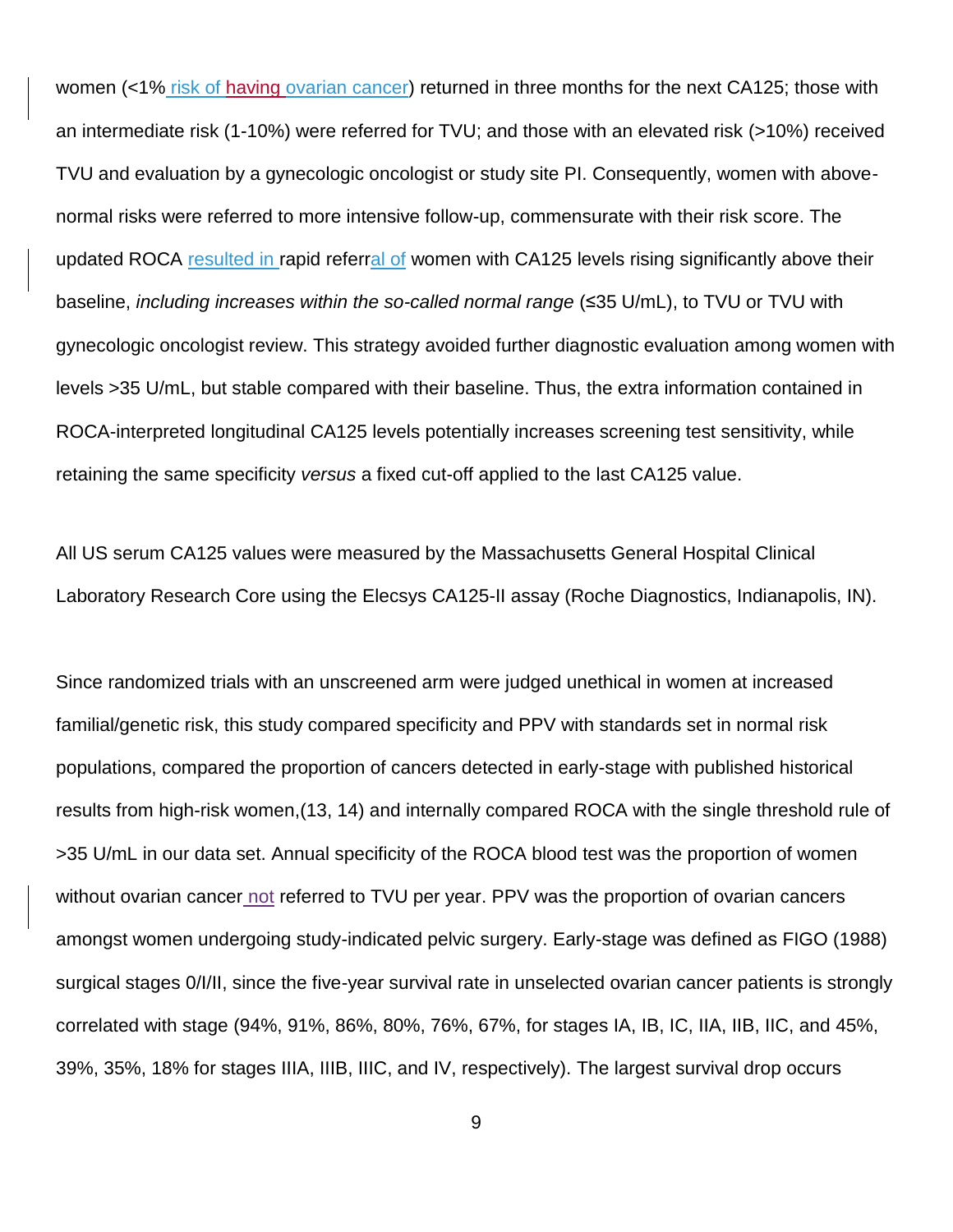between stages IIC and IIIA; most ovarian cancers (66.5%) are detected as late-stage disease (III/IV). A surgical procedure was considered screen-indicated if it was preceded by an intermediate or elevated ROCA test.

Since women with *BRCA1/2* mutations are at very high-risk of ovarian cancer, standard care involves strongly considering RRSO following completion of childbearing and at an age when ovarian cancer risk increases above population risk.(5) Study subjects were permitted to elect RRSO in the absence of worrisome symptoms or a positive screening test *at any time during the study*; 696 subjects in the combined study underwent oophorectomy for any reason while on study. While screening trials for normal-risk women consider the positive predictive value (PPV) – the fraction of ovarian cancers among surgeries following a positive screening test – as the primary efficacy metric, PPV may be less important when a woman at increased risk reaches the point at which standard care recommends RRSO for OC risk management, a practice change which followed two 2005 reports.(30, 31) All CGN subjects were followed for ≥one year after their last screening test with a final questionnaire that ascertained all cancer diagnoses. GOG subjects were planned to undergo 5 years of screening, with cancer outcomes monitored by open-ended annual questionnaires. Invasive ovarian, fallopian tube, or primary peritoneal cancer were the endpoints for this analysis; in aggregate, we designated them "ovarian cancer." Each study had central review of all ovarian surgical specimens(32), including all 501 RRSOs, by central pathologists (CGN: Bell, MGH; Welch, BWH; GOG-0199: Sherman, NCI; Ioffe, U Maryland; Ronnett, Johns Hopkins). Among 696 surgical specimens reviewed, there were two instances (0.3%) – one from each study - in which an ovarian cancer was identified by central review (GOG: Sherman; CGN: Welch) but not by the study site pathologist. For one of these cases, central review interpreted the lesion as a serous tubal intraepithelial carcinoma (STIC), while the site identified high-grade dysplasia.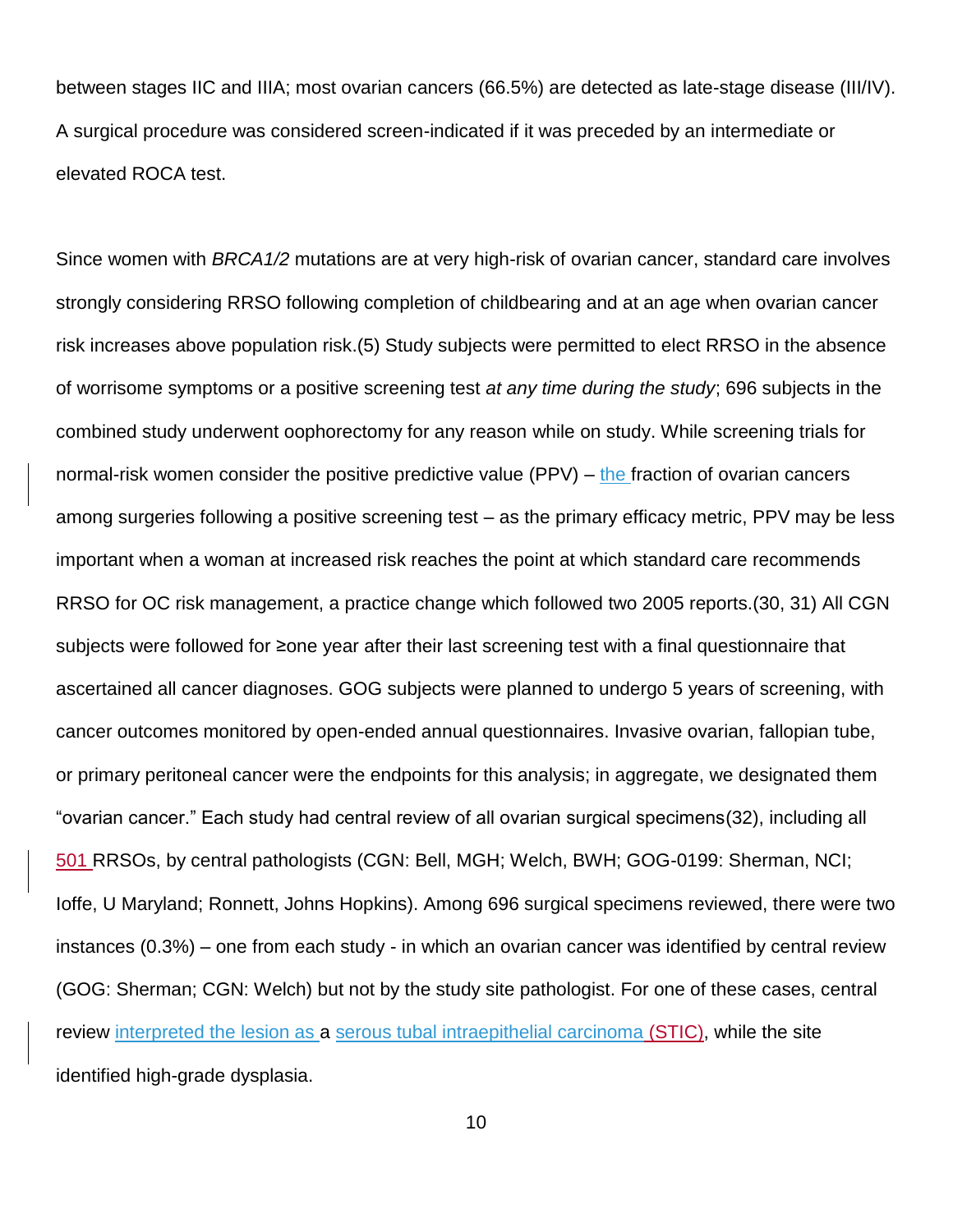## **Statistical Methods**

Proportions were compared with standards set from screening normal risk women (specificity, PPV) and historical control reports (sensitivity), using an exact binomial test.(33) Estimates of the proportion of increased-risk women with non-screen-detected early-stage ovarian cancer are difficult to obtain from historical reports. Unlike populations at general risk, there are no registries containing population-based estimates of clinical and pathological features for women at increased risk. Also, there is no standard definition of increased risk, and the understanding of which women are at increased risk has changed over time. Ovarian cancer stage distributions in *BRCA1/2* germline mutation carriers are a reasonable surrogate for stage distribution in women at increased risk. For comparison with the results in the two screening studies, the population value of the proportion of early-stage invasive ovarian cancers amongst *BRCA1* carriers was 10%, calculated from the weighted combination of 8%(n=88) and 14%(n=50) from two pathology series reported before screening was common(13, 14). Screening studies of women at increased risk(34) differ in their definitions of "increased risk" and/or in their screening regimen, so it is difficult to aggregate their results. We used stage distribution of unselected normal-risk ovarian cancer patients as an additional comparison, ascertained *via* SEER 9 2001 tumor registry data, in which the proportion of early-stage disease was 33.5%, with SEER stages "local" and "regional" corresponding to FIGO stages I & II.

#### **Results**

## *Study Population Characteristics*

Table 1 summarizes race and ethnicity, and Table 2 provides ovarian cancer risk factors at baseline. Among 3,449 eligible subjects, 41% had prior breast cancer, 83% had a breast cancer family history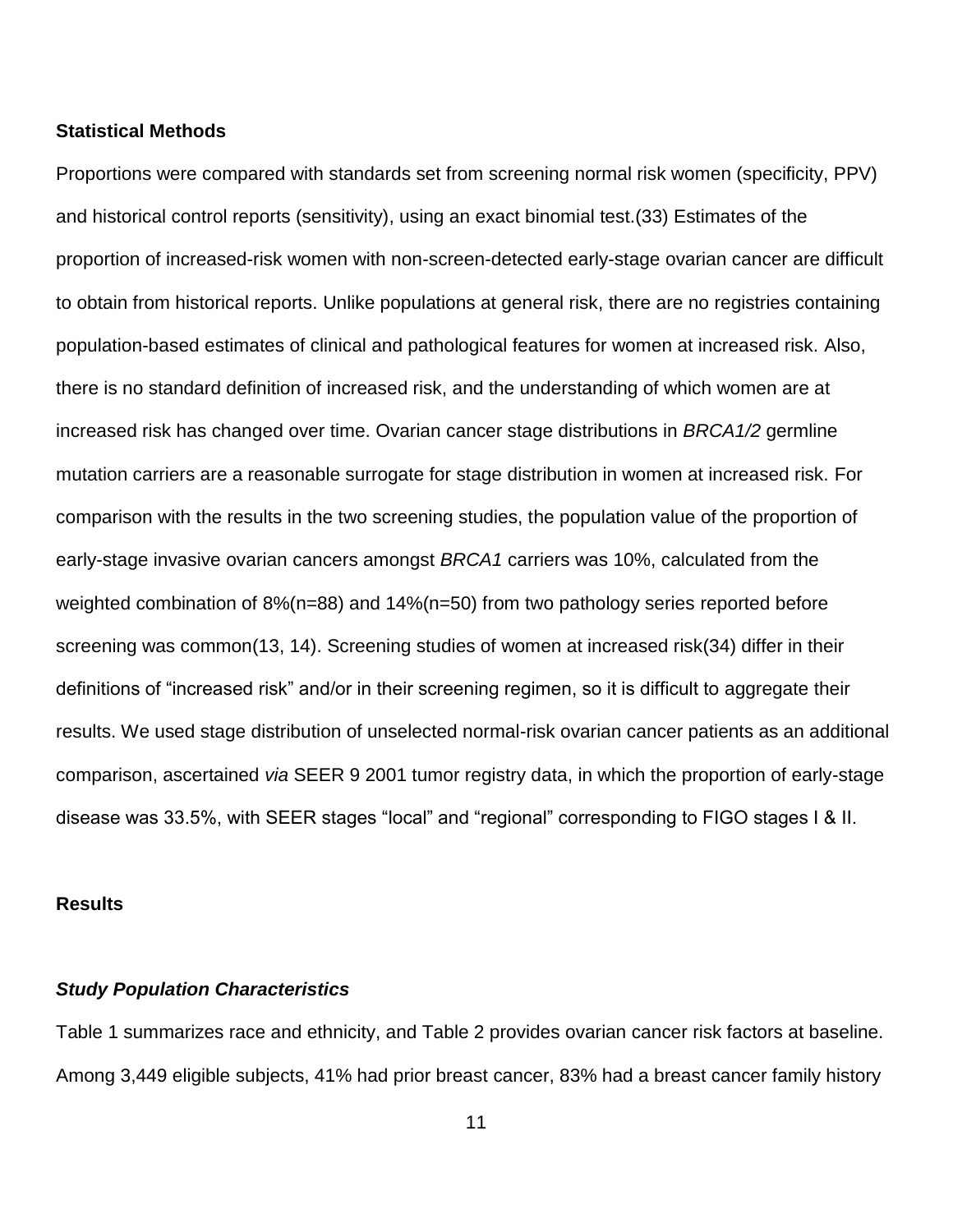(34% included one or more premenopausal breast cancers), 47% had an ovarian cancer family history, and 34% reported a family history of both. Most subjects were white (92%), and 20% were of Ashkenazi Jewish descent. More than half (59%) were premenopausal, 80% were parous, 10% had a pre-enrollment hysterectomy; by self-report, 77% had used oral contraceptives (median=5 years; range 0–52), and 30% had used hormone replacement therapy (median=3 years; range 0–44). The CGN cohort comprised 58% of participants, contributing 6,979 woman-years of screening (53%), while the GOG cohort contributed 6,101 years of screening. Twenty percent of CGN study participants reported a deleterious mutation. The probability of carrying a *BRCA1/2* mutation was estimated using *BRCAPRO*(35) for the CGN cohort, yielding an average of 21%*,* indicating that reporters of *BRCA* mutation status were likely representative of the whole CGN cohort. In screening subjects from GOG-0199, 20% had a documented positive *BRCA1/2* test. The similarity in mutation prevalence between the two study cohorts suggests that the common eligibility criteria yielded study groups of equivalent genetic risk. The distribution of variables in Table 1 was similar in both study populations.

#### **Table 1 about here**

#### *Screening Results*

Supplementary Table 1 lists the number of subjects by year for which ROCA was used to evaluate CA125 profiles and triage by risk. On average, 92% of ROCA evaluations indicated a normal risk (for the study population); these subjects returned for their next regularly scheduled test. Less than 7% had an intermediate risk and were referred for a study-indicated TVU (92% annual specificity *vs* 90%, p=0.0001), while 1% of ROCA tests had an elevated risk level, and were referred to TVU and evaluation by a gynecologic oncologist or study PI (99% annual specificity). Based on screening model characteristics, we had estimated that 1-2% of ROCA assays would recommend the highest level of intervention, a rate that was achieved.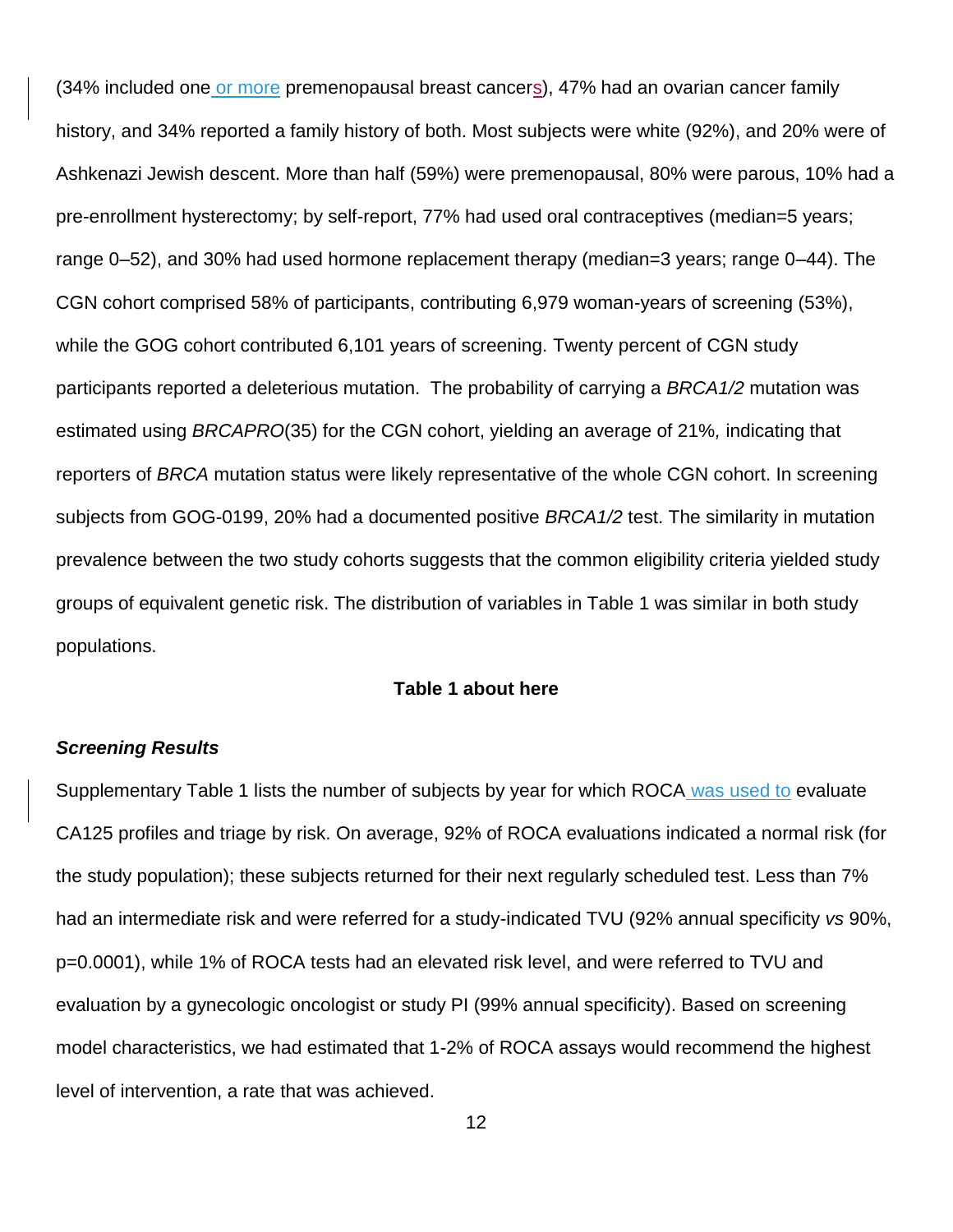The high frequency of CA125 testing was a crucial screening trial element; we hypothesized that increased frequency would improve detecting early-stage ovarian cancer. The protocol-specified ROCA testing frequency was every three months *(i.e.,* four times/year). The average actual testing frequency (ratio of total CA125 tests to total screening years) was one every four months (three times/year). Each subsequent CA125 test was scheduled three months from last test date if risk was normal, or three months from normal ultrasound date if the risk was intermediate or elevated. Despite the high frequency of testing, 88% of CA125 tests were conducted within one month of their scheduled time, demonstrating a very high screening compliance rate.

### *Cancer Outcomes (Sensitivity)*

Table 2 lists the 19 malignant ovarian neoplasms (18 invasive and one intraepithelial carcinoma) identified during the two screening studies: ovary=8, fallopian tube=6 (including 1 serous tubal intraepithelial carcinoma (STIC)), ovary+fallopian tube=3, primary peritoneal carcinoma=2. Eleven of 15 serous cancers were high-grade. Three low malignant potential (LMP) tumors, one each in incident, elective RRSO, and prevalent subgroups, were identified, all in stage I; none were known to have a *BRCA* mutation. The LMPs were omitted from all subsequent analyses. The proportion of study-detected ovarian cancers in early-stage (stages 0/I/II), ROCA detection prior to CA125 >35 U/mL, and optimal debulking defined the outcomes potentially positively affected by early detection. Screening would not be expected to modify stage at detection of a large proportion of existing but currently undetected tumors, *i.e.*, among prevalent cases (first study-related CA125 test was elevated or part of a rising pattern).(36) Effective screening for incident cases, which arose during rather than before screening initiation, would be expected to yield an increased proportion of early-stage cases. Nine women were diagnosed with ovarian cancers at elective RRSO (none of their screening tests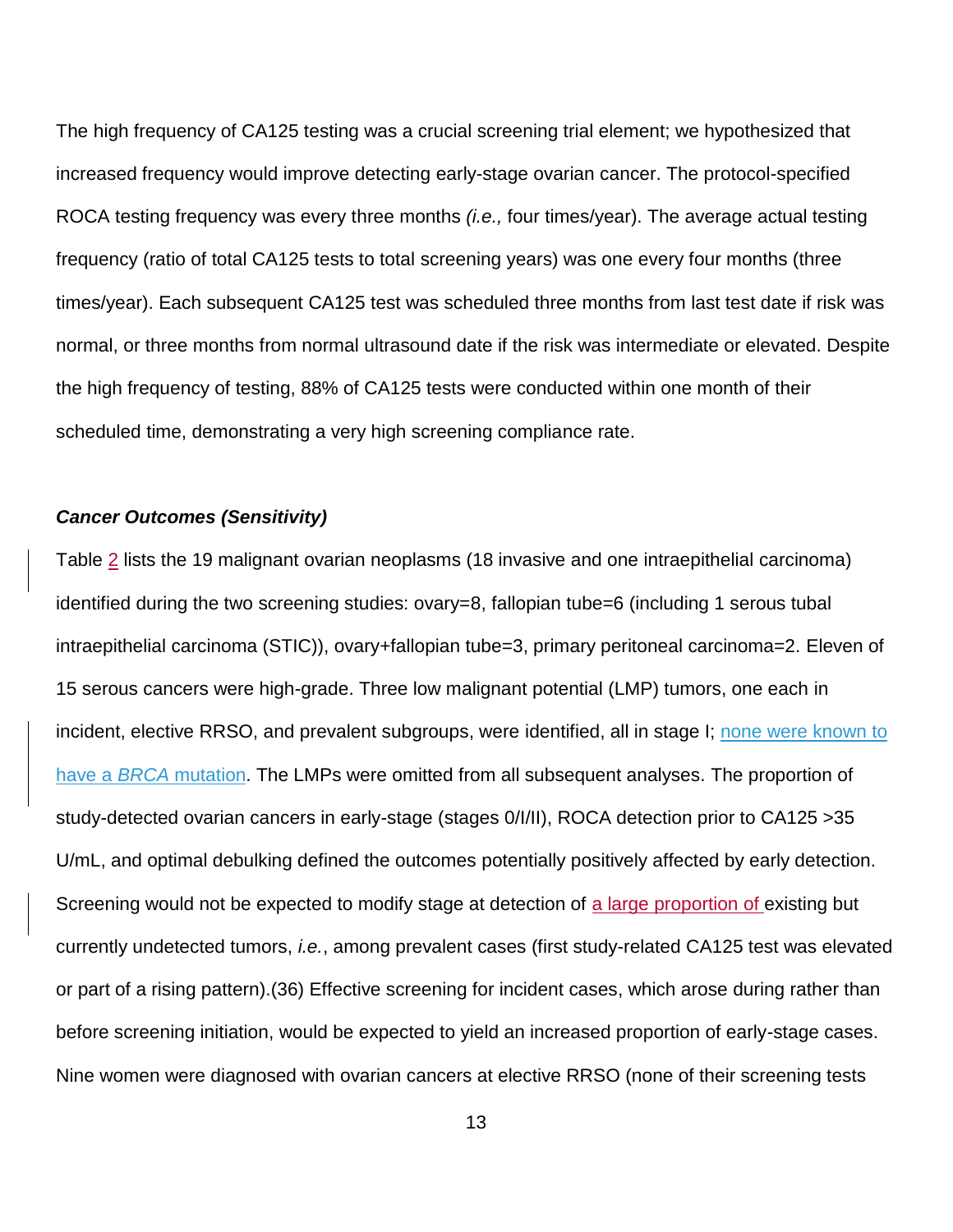had produced a surgical recommendation); thus, we separated surgically-detected cases from screen-detected cases. We analyzed our data stratified by incident, elective RRSO, and prevalent cancer diagnoses. Of 19 ovarian carcinomas identified, six were incident, nine elective RRSO, and four prevalent cases. All prevalent cases were ROCA screen-detected and positive by CA125>35U/mL rule. None of the four prevalent invasive cases was early-stage, statistically commensurate with the historical rate of 10% early stage disease in high-risk women. Two stage IV prevalent cases were not optimally debulked. Six (67%) of the nine RRSO-related carcinoma cases were early-stage, including one non-invasive STIC (Stage 0). All RRSO patients with clinically occult cancers were optimally debulked.

The six incident cases reflect long-term screening program outcomes; five were screen-detected and one was clinically-detected. Three of the six incident cancers were screen-detected in early-stage (50%; 95%CI=12%-88%; 50% *versus* 10% historical *BRCA1* cases, *p*=0.016; 50% *versus* 33.5% normal risk cases, p>0.10). Of the 3 early-stage invasive incident cases, two had a *BRCA1* mutation, and one had both *BRCA1* and *BRCA2* mutations. The two late-stage (IIIC) cases were *BRCA1/2* mutation-negative. Of the 3 early-stage cases, two were identified when the last CA125 was still <35 U/mL. In 3/6 cases (50%), ROCA signaled intervention (TVU or TVU plus gynecologic oncologist consultation) prior to CA125 >35 U/mL. All 6 incident cases were optimally debulked. Eight of 9 women with stages 0/I/II ovarian cancers detected in this study were alive at last known follow-up (range 5-9yrs), including the patient with STIC, who is alive and disease-free 5 years after surgery. Of the 3 ROCA-detected stages I/II cases, all were alive at follow-up, 2 at 8 years and one at 6 years.

#### **Table 2 about here**

696 subjects had ovarian surgery during the course of study, of whom 195 had surgery preceded by an intermediate or elevated ROCA. Of those surgeries, 9 had ovarian cancer, yielding a conservative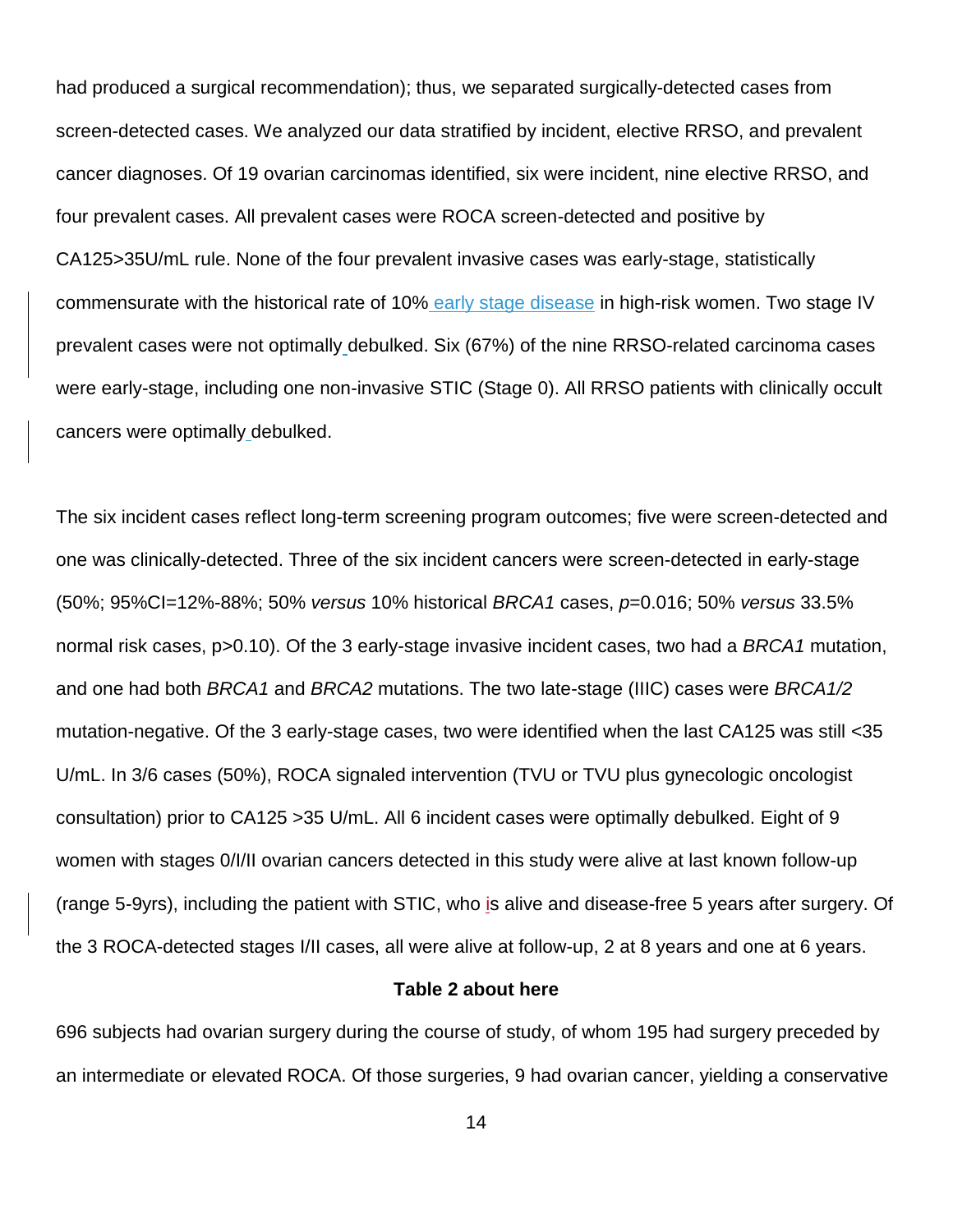PPV of 4.6% (95%CI=2.1–8.6%). Among the 186 false-positive surgeries following a non-normal ROCA, the median age was 48 years. Among the 501 elective RRSOs, there were 9 ovarian cancer cases, yielding an incidence of 2% (95%CI=0.8–3.4%).

Figure 1 illustrates how longitudinal ROCA testing detected a stage IIB ovarian cancer despite CA125 remaining <35 U/mL (red line). ROCA interpreted the CA125 level at the last 2 tests (red circles) as significantly above this woman's baseline, resulting in referral to ultrasound. The second ultrasound was abnormal, which generated a surgical recommendation and diagnosis of a stage IIB ovarian cancer, which was optimally debulked.

## **Figure 1 about here**

## **Discussion**

This study shows that ROCA-driven q3 months CA125 testing among increased-risk women was associated with a high specificity >90% and a low but possibly acceptable PPV <10%. This strategy yielded an increased proportion of early-stage invasive ovarian cancer among incident cases compared with historical invasive *BRCA1* cases (50% *versus* 10%; *p*=0.016) and compared with cases from the general population (50% *versus* 33.5%; p>0.10) though not significantly. We have focused sensitivity analysis and discussion on this study sub-group because outcomes for incident cases comprise the best metric for long-term screening. ROCA detected 5/6 (83%) incident cases, with three (50%) of the 6 detected prior to CA125 exceeding the standard cut-point of 35 U/mL. These results are commensurate with recent data from the UK Collaborative Trial of Ovarian Cancer Screening (UKCTOCS) general population trial,(36) in which 50% of incident cases were also detected by ROCA, based on annual CA125 testing prior to CA125 >35 U/mL, and 89% of incident cases were screen-detected.(36) The efficient use of longitudinal CA125 information, with half of the incident cases detected by ROCA prior to CA125 exceeding the standard cut-point, the 3-month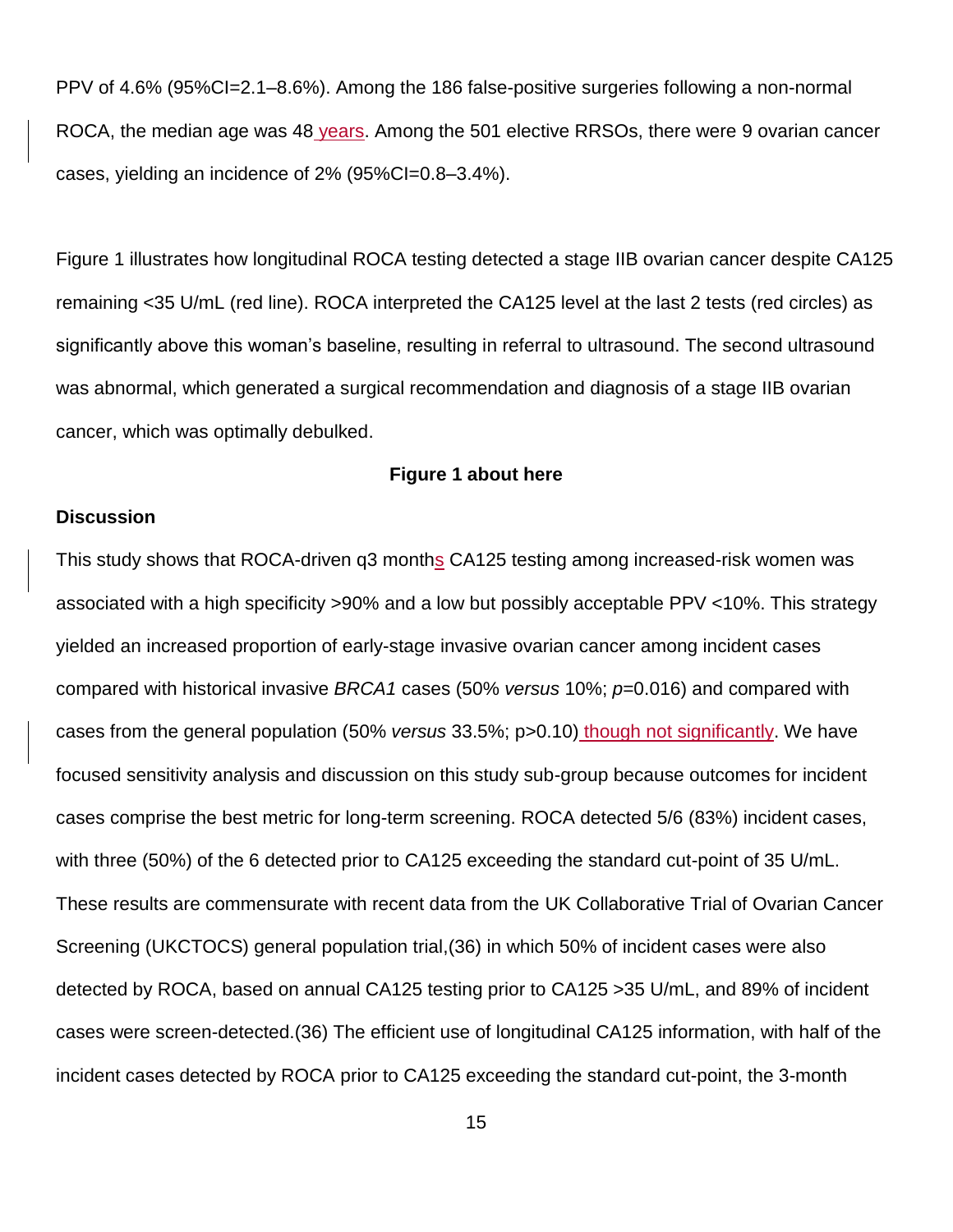frequency of scheduled CA125 tests, and using TVU only to triage women with abnormal ROCA results, represent the innovations in the current screening strategy which resulted in a significantly higher proportion of early-stage cases detected in this combined analysis of two screening trials compared with historical *BRCA1* controls.

ROCA quantitatively assessed whether recent CA125 results were significantly elevated above each woman's baseline. Figure 1 illustrates a change-point at year 3.5, with a steady increase in five subsequent CA125 tests. In contrast, under the screening rule based on >35 U/mL cut-off, no ultrasound would have been performed until after year 6, by which time the ovarian cancer might have progressed to a more advanced stage. In addition to personalizing the test, our results were obtained using CA125 testing scheduled every 3 months, twice the maximum frequency of CA125 testing that was considered under standard care for increased-risk women.(4) Consequently, 9/10 non-RRSO-related invasive cancers were screen-detected, with only one clinically-detected case (an additional 9 were RRSO-detected), and 17/19 (89%; 95%CI 67%, 99%) cancer patients were optimally debulked; only the two prevalent stage IV cases were not optimally debulked. This compares with 58% optimally debulked in the unscreened normal-risk population (weighted average from Cochrane Collaboration Report, Table 1: Studies post-2001).(37) Since optimal debulking has been shown to increase survival significantly,(37, 38) this may be an additional beneficial outcome for ROCA q3 months screening.

Despite early predictions that women would not comply with testing every three months, a very high proportion (88%) of CA125 tests was obtained within one month of their scheduled phlebotomy date. On average, our increased-risk study participants underwent CA125 testing every 4 months. These very high compliance rates are encouraging, as they demonstrate the clinical feasibility of this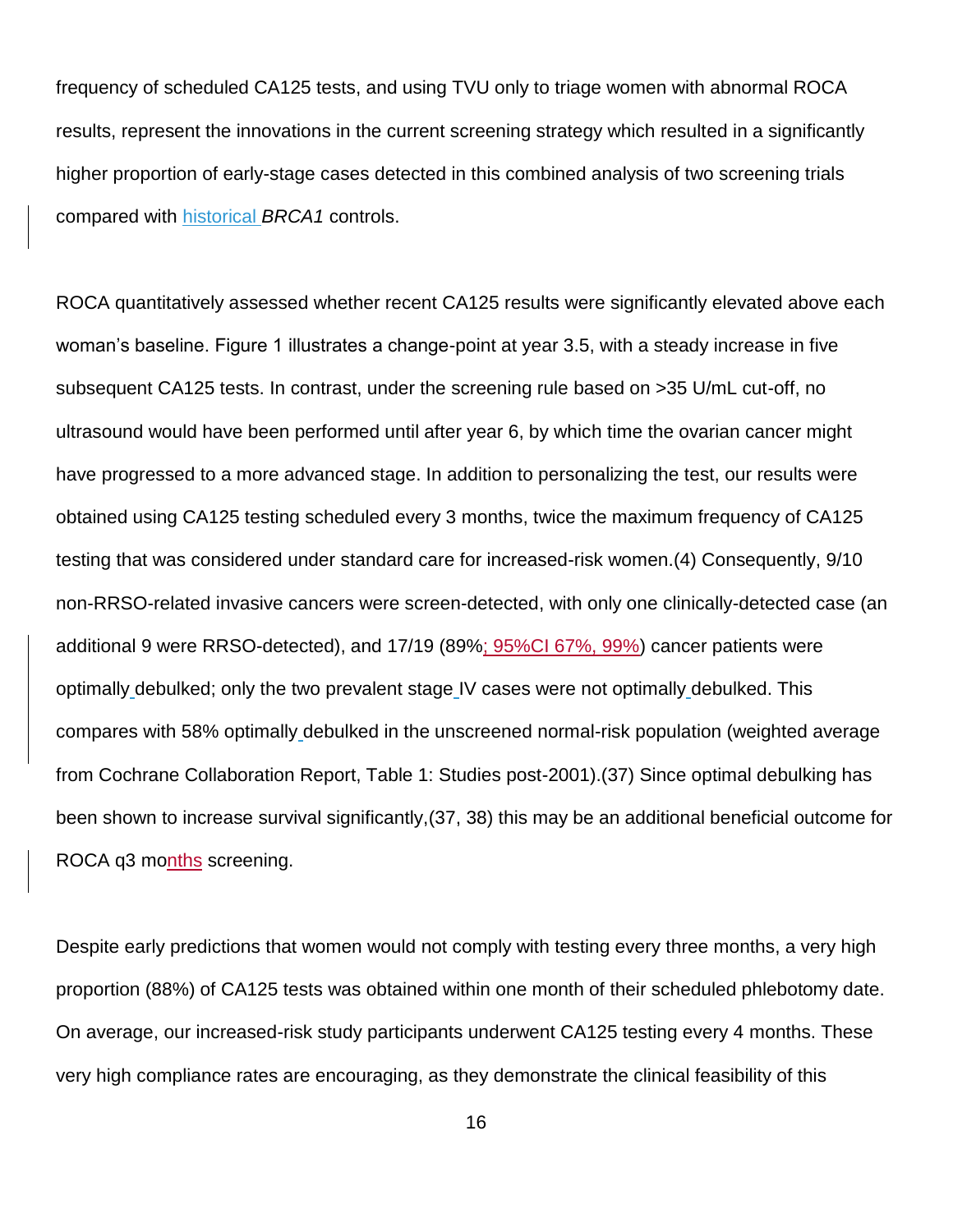intensive strategy, and likely reflect the fact that increased-risk women who choose to retain their ovaries and enroll in a screening trial are very highly motivated to adhere to screening recommendations.

Our study has limitations. Lacking an unscreened control group to which ROCA participants can be compared comprises a significant methodological limitation, but at the time this study was initiated it was judged ethically unacceptable since combined CA125/TVU screening had become the *de facto* standard of care for increased-risk women, despite unproven efficacy. This represents a difficult methodological constraint: it is unlikely that a prospective, randomized screening trial will be performed in increased-risk women, despite universal recognition that such a design is required to assess disease-specific mortality reduction, the gold-standard screening endpoint. Therefore, stage at detection compared with historical controls was used as a surrogate comparison. However, detecting 3/6 incident carcinoma cases in early-stage does not prove that these women will live longer. UKCTOCS was a randomized screening trial,(25) but it implemented *annual* ROCA-based CA125 screening in *only normal-risk women*; its results will only indirectly be related to assessing q3 months ROCA in high-risk women. Our study complements the UKCTOCS report by providing results on increased-risk women. Additional data regarding screen-detected incident cases from ROCA screening of increased-risk populations are needed before our finding of an increase in the proportion of early-stage cases is conclusive. Further studies will also help determine whether interpreting CA125 values with ROCA or the higher q3 months frequency of CA125 testing or both modifications of standard CA125 screening are responsible for the increase in early-stage detection.

A second caveat follows from the low power of our primary analysis, since it is based on only five incident invasive ovarian cancers. But nine additional cancers were detected among women who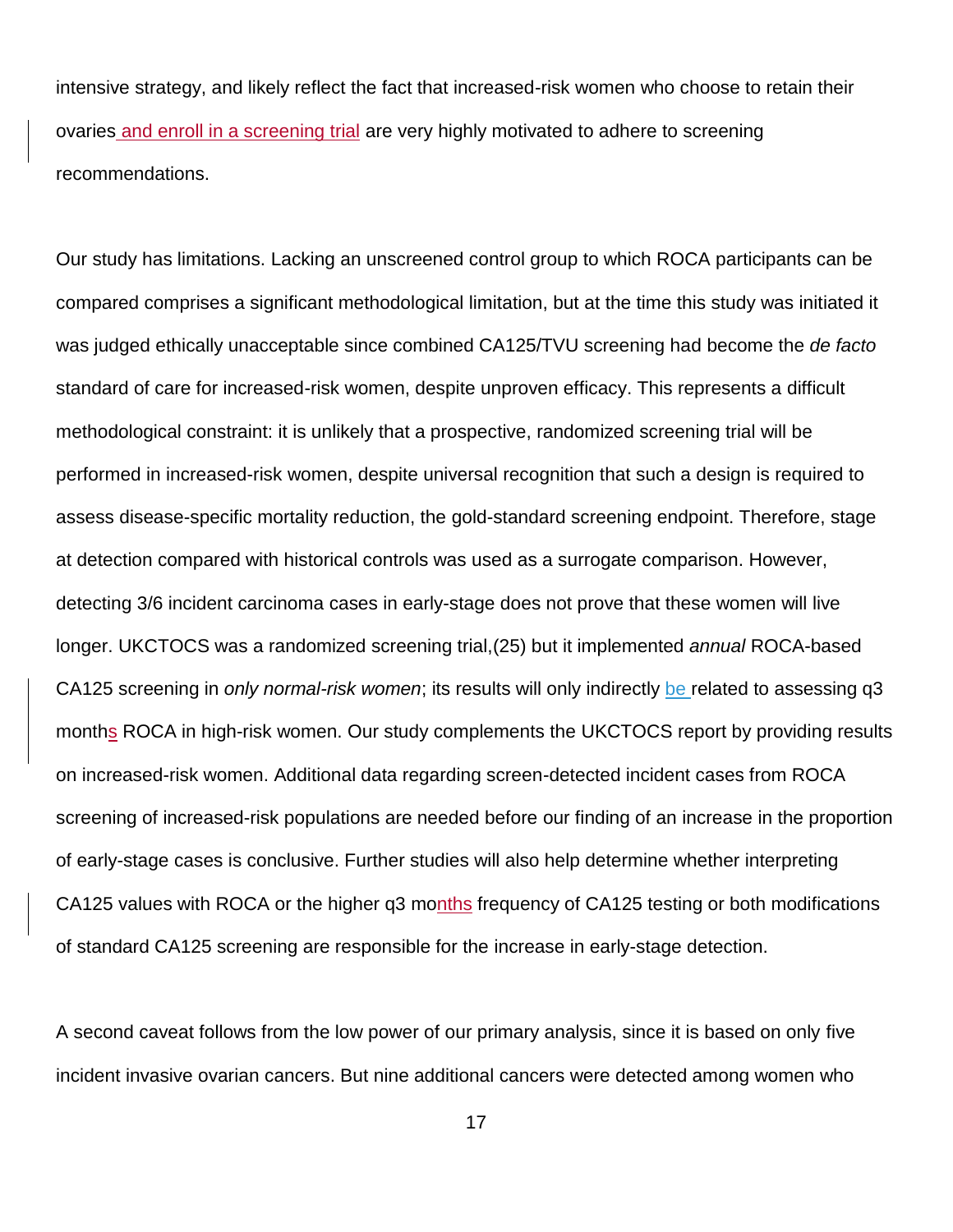elected RRSO in the absence of symptoms or a ROCA-based recommendation for surgery. Had that option not been available to study participants, the number of analyzable incident events would have been meaningfully larger. We had estimated that >20 ovarian cancers would develop in this genetically-predisposed population of women, but the anticipated increased statistical power relative to studying general population subjects was reduced significantly because 14.5% (501/3,448) of participants elected RRSO without a screening-related surgical recommendation, since it is standard practice to counsel genetically at-risk women to consider RRSO once childbearing has been completed and at an age when ovarian cancer risk increases above population risk. Furthermore, when these protocols were designed, *BRCA*-negative women with only breast cancer in their family were study-eligible due to their hypothesized increased risk of ovarian cancer. These women are now not anticipated to be at substantially increased ovarian cancer risk,(30, 39) thus further reducing the anticipated power of the study. We are exploring opportunities to pool our results with those of other ROCA-based ovarian cancer screening trials, such as the UK Familial Ovarian Cancer Screening Study (UKFOCSS),(12) in an effort to increase statistical power for sensitivity and PPV.

RRSO cases also present an interpretation issue for screening sensitivity. An alternative interpretation of our data is that the RRSO cases were missed by ROCA, and therefore the sensitivity for early-stage disease for incident cases was 29%  $(4/14 = 5$  incident ROCA-detected cases  $+9$ cases detected on RRSO) – that is, ROCA missed all 9 RRSO cases (3–25 weeks from last CA125 test to surgery, median 9.3). However, the aim of early detection is to diagnose cancers in early-stage disease, ideally stages 0/I. If the RRSO cases comprised all late-stage disease, then the interpretation that ROCA missed these cases would be reasonable but, in fact, 6/9 RRSO cases were early-stage cancers. RRSO "censored" these cases before they reached late-stage disease. Another analytic alternative would be to combine RRSO cases with incident cases to estimate the proportion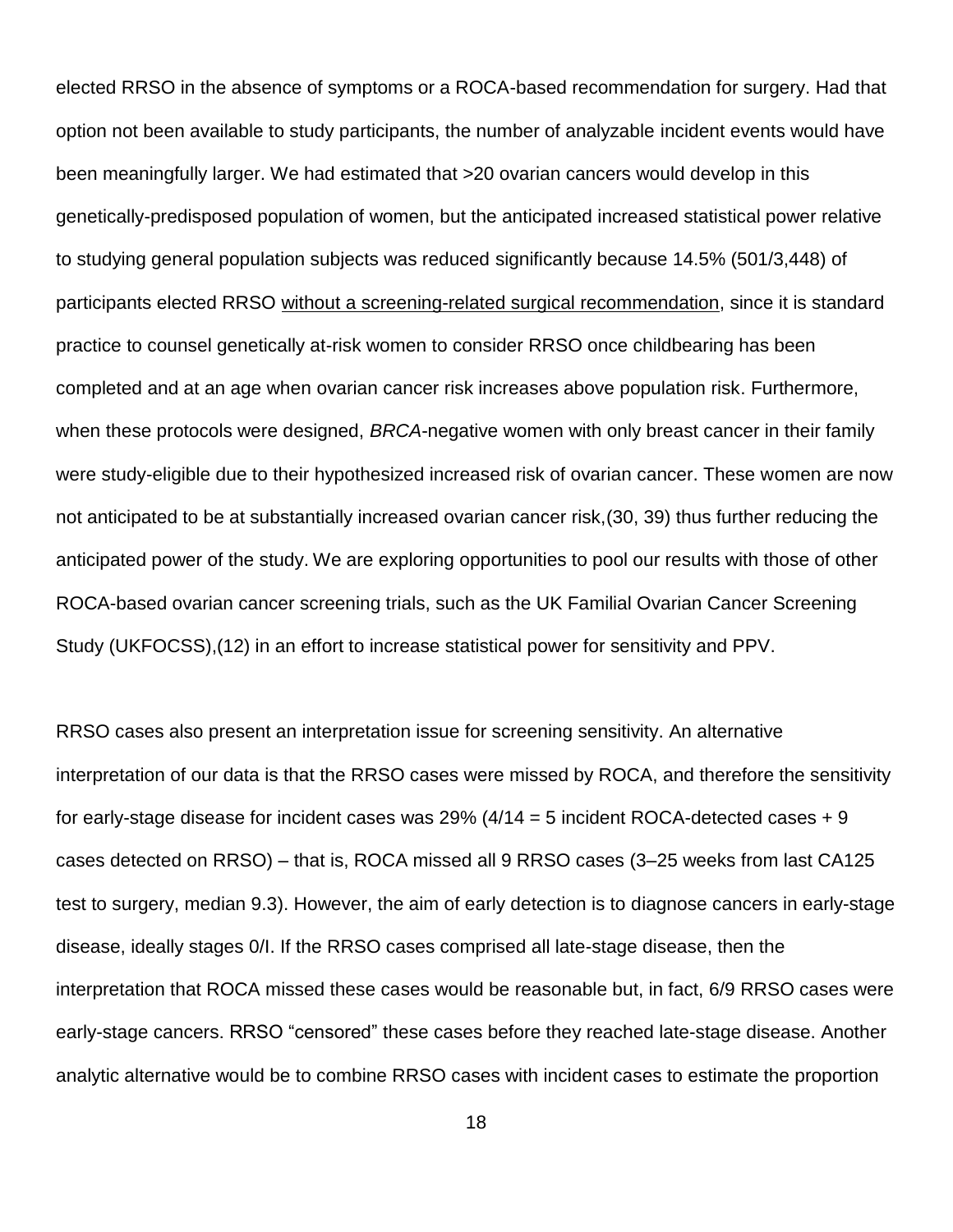identified during the screening trial in early-stage disease. This interpretation combines 3/6 incident cases with 6/9 RRSO cases for a combined early-stage proportion of 60% (9/15; 95%CI: 32%-84%), even higher than the estimate based on incident cases alone (50%), yields a much tighter confidence interval and therefore greater statistical significance. Thus, we judge our decision to restrict the earlystage estimate to only incident cases as conservative and appropriate.

Another reason we analyzed the RRSO cases separately was because a secondary sensitivity outcome compares ROCA to a CA125 threshold and the RRSO action censored these cases prior to either ROCA being positive or CA125 exceeding 35U/mL, thus providing no information regarding which occurred first. The large proportion of early-stage cancers among the RRSO cases provides further encouragement to considering RRSO in this population, and reason to hope that some of these women will become long-term, disease-free survivors.

The low (5%) screening-related positive predictive value indicates that twenty surgical procedures were performed for each ovarian cancer detected, and comprises a limitation that warrants special comment. We believe this estimate may nonetheless be acceptable among *BRCA1/2* mutation carriers after they complete childbearing and reach the age at which RRSO is regarded as standard of care, yet who chose to continue screening. The PPV standard set from consideration of screening trials in the general population is not appropriate in a population for which RRSO is strongly recommended and widely practiced. The low PPV does require caution for women with false-positive results who are below the age at which RRSO is recommended among *BRCA1/2* carriers or who have not completed child bearing. Thus, it is reassuring that the median age among false-positive cases was 47 years.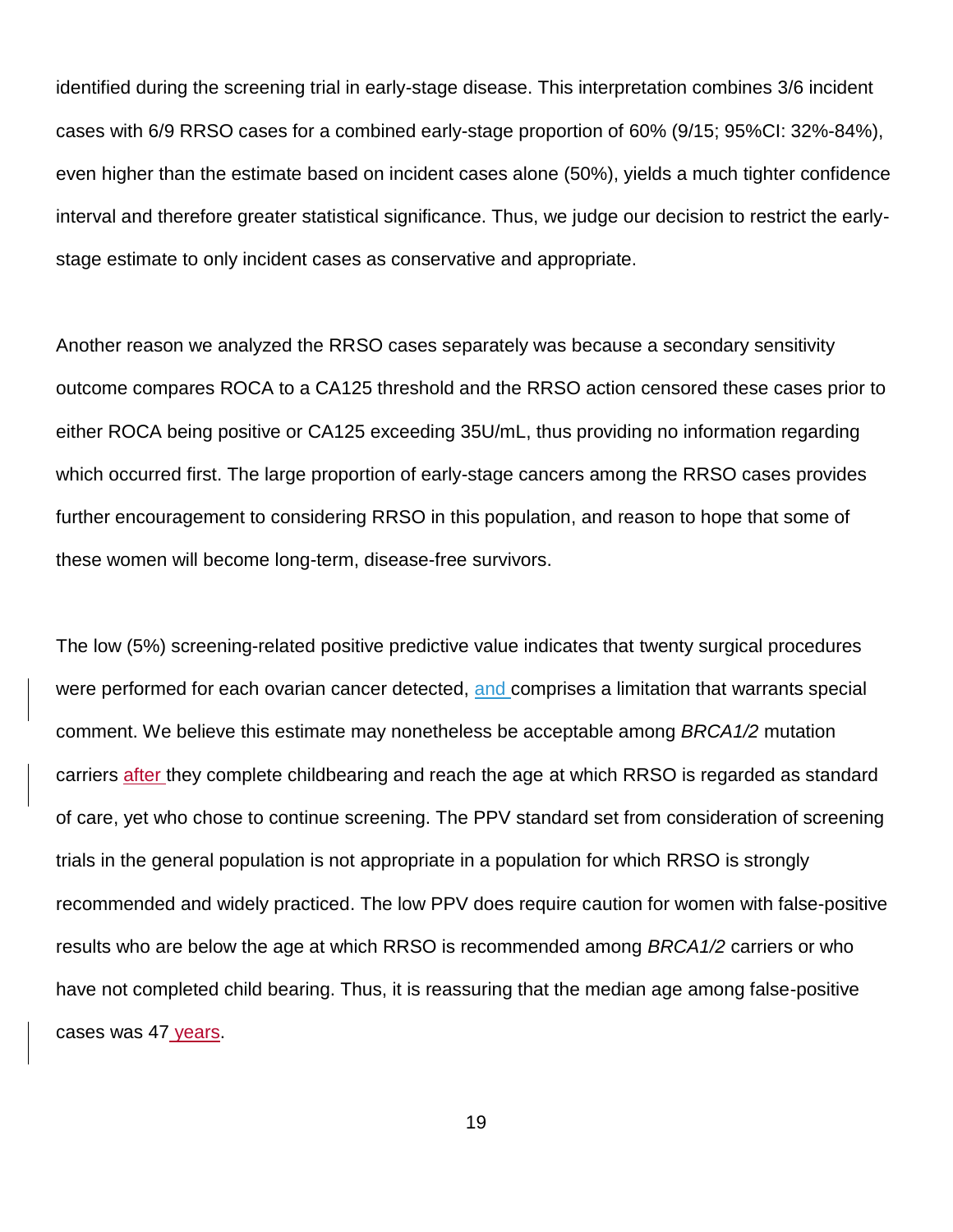Due to incomplete *BRCA* mutation ascertainment in the CGN cohort (a budgetary constraint), our data do not permit drawing conclusions about the utility of this screening strategy in women from mutation-negative/strong family history kindreds. However, among the 19 cancers, there were 13 *BRCA1*, 1 *BRCA2*, and 1 subject with a mutation in both genes; 3 were *BRCA1/2* negative; and 1 subject was untested. Thus, limiting frequent ROCA screening to *BRCA* mutation carriers would still miss some cases (3/18=17% of cases tested) in this increased-risk cohort.

Another caveat is that real world application would require adjusting for CA125 variation between laboratories, a concern mitigated by very high inter-laboratory correlation.(40) A further limitation: ROCA screening, even in high-risk populations, requires screening many women to detect a few early-stage cases. In the combined studies, 3 early-stage invasive incident cases were detected that may have been clinically detected in late-stage without screening in 13,080 woman-years*, i.e*. 23 early-stage cases per 100,000 screened women (0.023%), a crucial input for a future cost-benefit assessment.

Finally, while ROCA detected cases in an earlier stage than screening with a single CA125 >35U/mL in this study, all were detected in stage II (IIA,IIA,IIB), which has much better survival than stages III/IV, but significantly lower survival than stage I. Better blood tests and secondary imaging must be developed to detect cases in stages 0/I. Many high-grade serous ovarian cancers in *BRCA1/2* carriers are believed to originate in the distal fimbriated end of the fallopian tube,(41) and proteins secreted by fallopian tube epithelium may provide promising biomarker candidates.(42) TVU was negative in 3/6 prevalent and 2/5 incident cases, consonant with fallopian tubes being difficult to visualize with TVU and suggesting that a better imaging test is required. The CA125 protein is not shed by 20% of ovarian cancers, so a CA125-based ROCA cannot detect such cancers. Developing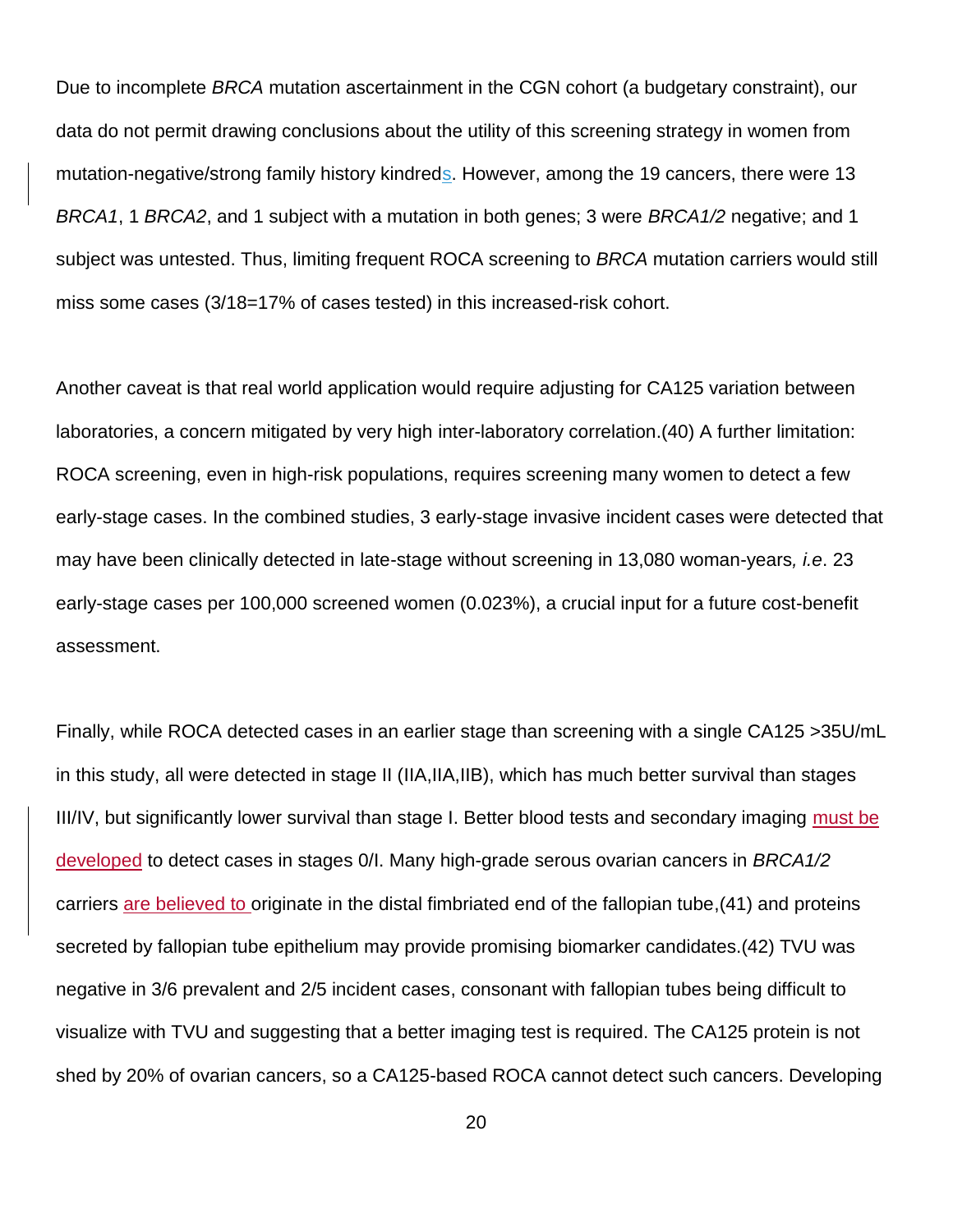a biomarker panel which covers the full ovarian cancer spectrum, and interpreting those data with longitudinal, ROCA-like models, might improve the performance of screening programs aimed at detecting early-stage disease, as shown with FDA-authorized multiple marker diagnostic tests for pelvic masses (ROMA, OVA1).(43, 44) Approaches that may enable earlier detection through analysis of DNA in lower genital tract samples are also under investigation.(45, 46)

In summary, our study provides the following encouraging evidence: (1) women at increased-risk who agree to an intensive screening regimen are compliant; (2) more frequent CA125 testing interpreted by ROCA is associated with a high specificity and a significant increase in the detection of early-stage incident ovarian cancer compared with published data from historical controls; (3) ROCA detected 50% of incident cases prior to the standard cut-point of 35 U/mL; (4) ROCA detection is associated with a high optimal debulking rate in incident cases; and (5) 8 of 9 women with early-stage cancer were alive at last follow-up. Importantly, we believe these observations do not represent a sufficient basis for introducing this screening strategy into clinical practice *as an alternative to RRSO*. While even the mixed evidence on the effectiveness of ovarian cancer screening is welcome news,(36, 47) we still regard consideration of RRSO upon completion of childbearing and reaching the recommended age as the current standard of care for *BRCA1/2* mutation carriers. It is essential to recall that even an effective screening program cannot reduce the risk of *developing* ovarian cancer; its benefit can only derive from earlier detection and improved survival. However, there still remains a significant subset of increased-risk women who choose to retain their ovaries and tubes once their families are complete, despite being fully informed of the benefits of RRSO, including significantly reduced risks of both ovarian cancer and breast cancer, and significantly improved overall survival.(48) Our data suggest that for women who choose screening instead of RRSO, ROCA screening with quarterly CA125 tests, plus TVU as a secondary screen for those with an elevated risk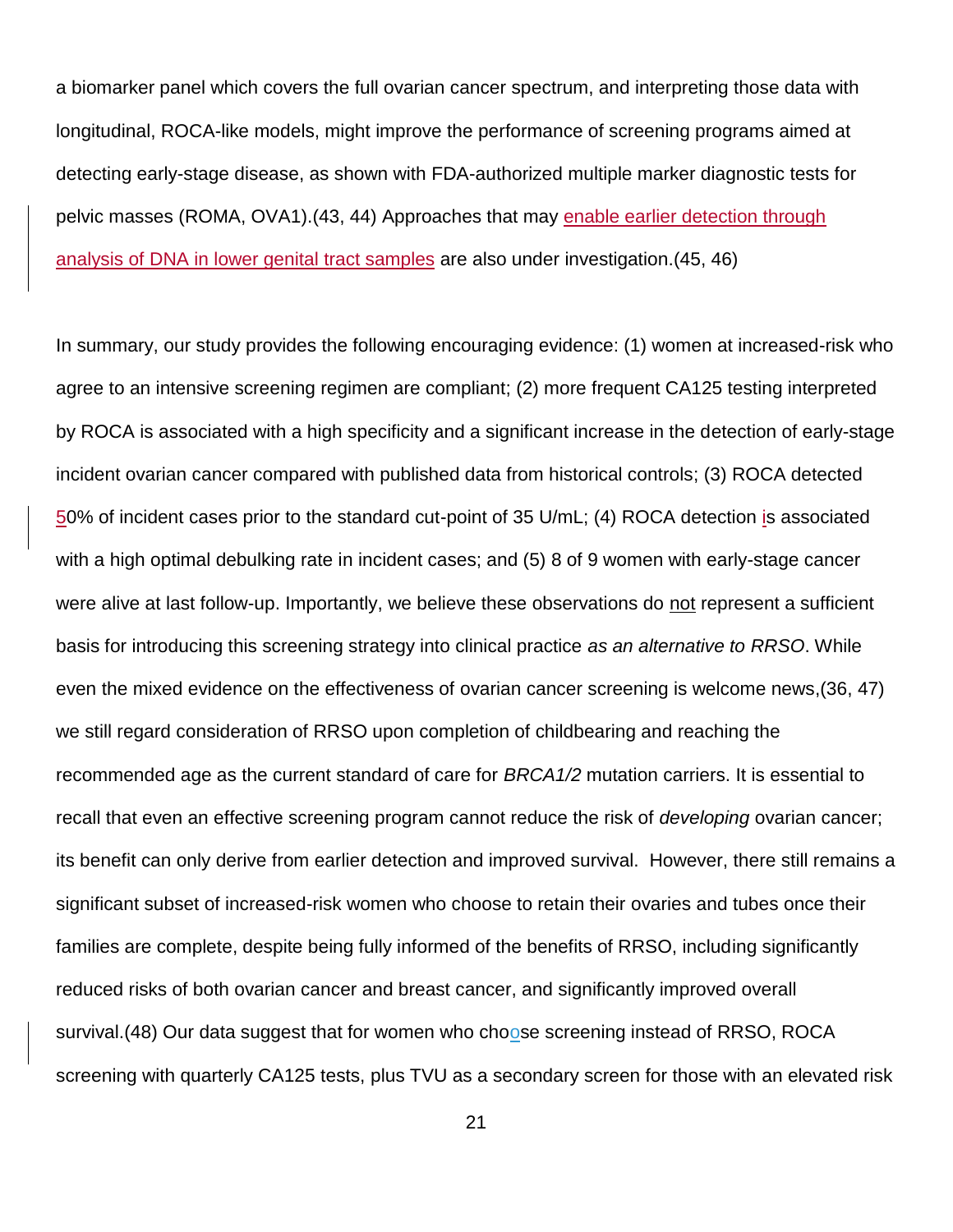score, appeared to be a significant improvement over q6-12 monthly CA125 screening with a single cut-point, such as 35 U/mL. However, due to the small number of incident cases, further evidence from larger cohorts is required before ROCA with q3 months screening tests can be confidently recommended as a replacement for annual or six-monthly testing for women choosing screening.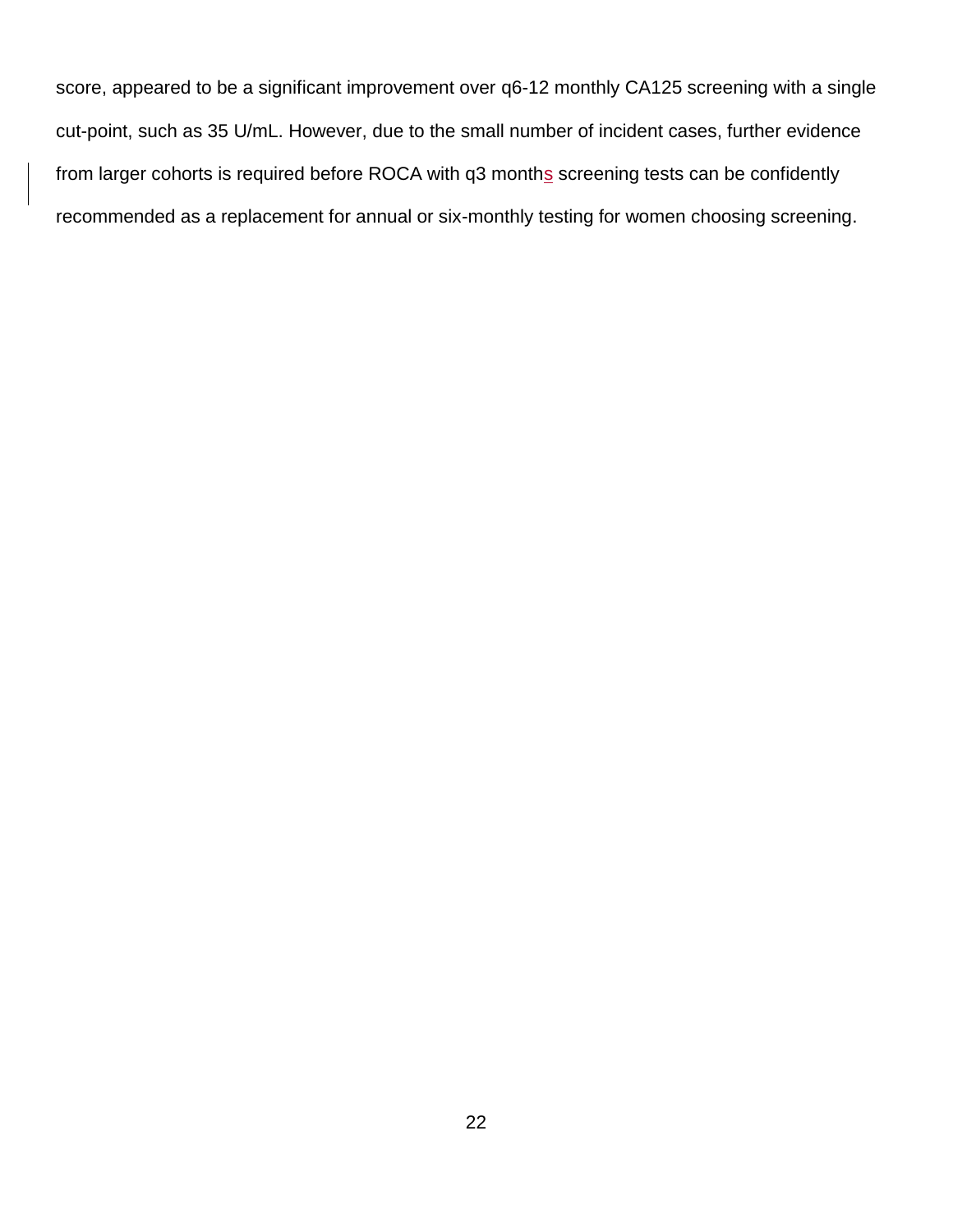**Acknowledgements:** In addition to the clinical site principal investigators who enrolled more than 50 patients in ROCA and are listed as authors, the following clinical sites and PI's contributed significant numbers of patients to the study and are gratefully acknowledged: Holly Gallion MD (Magee Women's Hospital), Alex Miller MD (University of Texas Health Sciences Center San Antonio), Paula Ryan MD PhD (Massachusetts General Hospital), Judy Garber MD PhD (Dana Farber Cancer Institute), Henry Lynch MD (Creighton University), James Evans MD PhD (University of North Carolina), Henry Lynch MD (EDRN High Risk Registry), Lee-May Chen MD (University of California San Francisco), Olufunmilayo Olopade MD (University of Chicago), Thomas Caputo MD (Cornell University).

The ROCA study was conducted under the auspices of the Cancer Genetics Network (CGN) with the support of the CGN PI's, which is gratefully acknowledged: Deborah Bowen PhD (Fred Hutchinson Cancer Research Center), Claudine Isaacs MD (Georgetown University), Constance Griffin MD (Johns Hopkins University), Geraldine Mineau PhD (Huntsman Cancer Institute), Joellen Schildkraut PhD (Duke University), Louise Strong MD (MD Anderson Cancer Center), Susan Domchek MD (University of Pennsylvania), Gail Tomlinson MD PhD (University of Texas Southwestern Medical Center), Dennis Ahnen MD (University of Colorado), Hoda Anton-Culver PhD (University of California Irvine), Sharon Plon MD PhD (Baylor College of Medicine), James Evans MD PhD (University of North Carolina), William Wood MD (Emory University), Alex Miller MD (University of Texas Health Sciences Center at San Antonio), Dianne Finkelstein PhD (CGN Coordinating Center, Massachusetts General Hospital), Perry Miller (CGN Medical Informatics, Yale Medical School). In addition, two ovarian SPORE sites and an EDRN site participated with the support of the PI's Edward Partridge (University of Alabama at Birmingham), Robert Ozols (Fox Chase Cancer Center), and Henry Lynch (Creighton University). The Study Coordinators and Research Assistants throughout the CGN, the two ovarian SPORE sites, the EDRN site, and five other sites were crucial to the successful completion of the ROCA study and their tireless efforts are gratefully acknowledged.

The success of GOG-0199 was due to the enormous investment in time and effort made by GOG senior leadership, GOG's Cancer Prevention and Control Committee, the Principal Investigators, Study Managers and Research Assistants from the 150 GOG sites which activated this complex protocol both in the US and Australia, and multiple staff members from the Clinical Genetics Branch, CTEP and CCOP programs at NCI.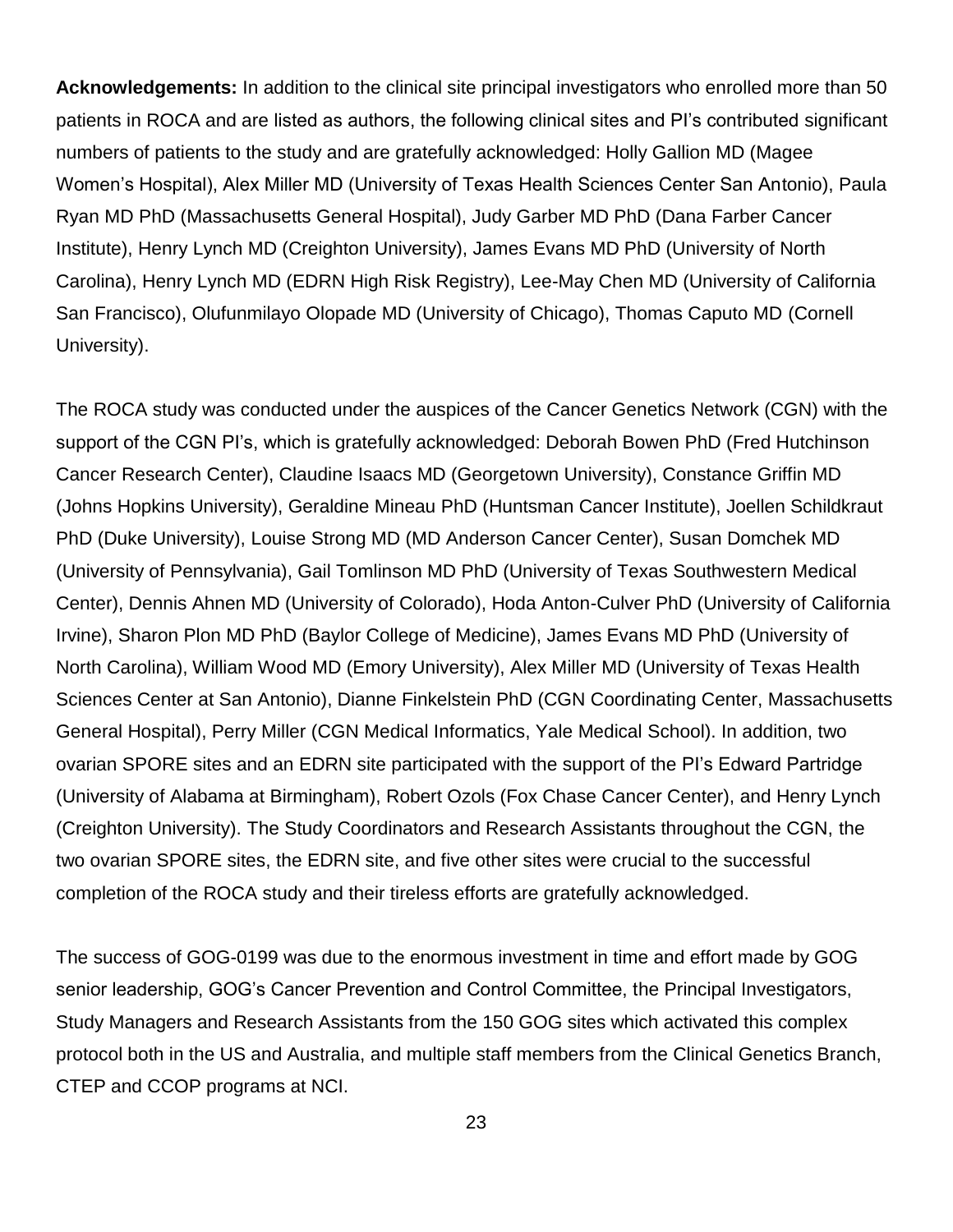Most importantly, the CGN study and GOG-0199 study would not have been possible without the selfless contributions of the 2,359 (CGN) and 2,605 (GOG) women at increased risk who enrolled in these time-intensive studies.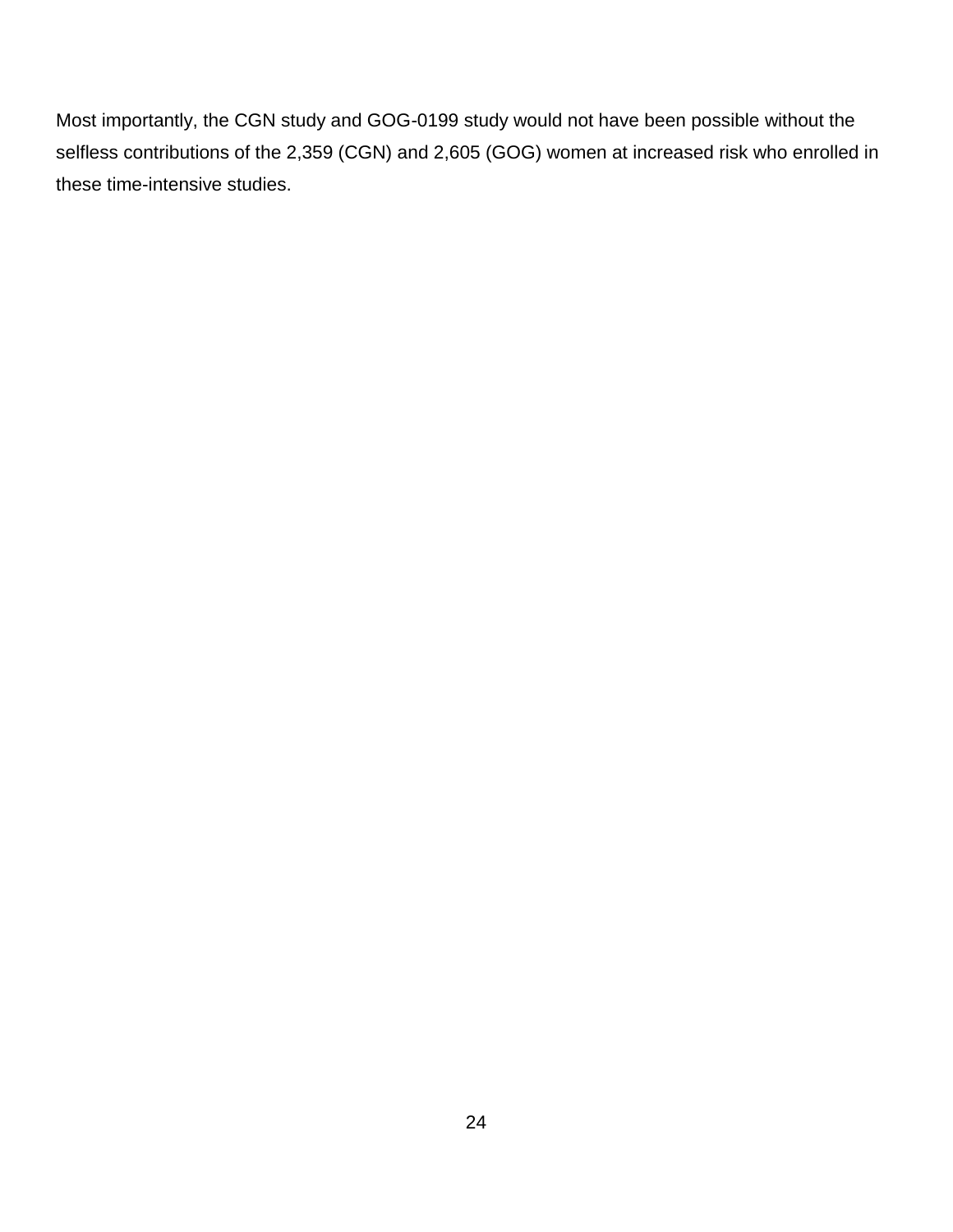# References:

1. Trimble EL. The NIH Consensus Conference on Ovarian Cancer: screening, treatment, and follow-up. Gynecol Oncol. 1994;55:S1-3.

2. Burke W, Daly M, Garber J, Botkin J, Kahn MJ, Lynch P, et al. Recommendations for follow-up care of individuals with an inherited predisposition to cancer. II. BRCA1 and BRCA2. Cancer Genetics Studies Consortium. JAMA : the journal of the American Medical Association. 1997;277:997-1003.

3. Cancer Australia. Surveillance of women at high or potentially high risk of ovarian cancer. 2009 [cited 16 May 2016]; Available from: [https://canceraustralia.gov.au/publications-and-](https://canceraustralia.gov.au/publications-and-resources/position-statements/surveillance-women-high-or-potentially-high-risk-ovarian-cancer)

[resources/position-statements/surveillance-women-high-or-potentially-high-risk-ovarian-cancer](https://canceraustralia.gov.au/publications-and-resources/position-statements/surveillance-women-high-or-potentially-high-risk-ovarian-cancer) 4. Daly MB, Axilbund JE, Buys S, Crawford B, Friedman S, Garber JE, et al. NCCN Guidelines

Version 1.2012, Genetic/Familial High-Risk Assessment: Breast and Ovarian. NCCN Guidelines. 2012 [cited; Available from: [http://www.nccn.org/professionals/physician\\_gls/f\\_guidelines.asp](http://www.nccn.org/professionals/physician_gls/f_guidelines.asp#detection)  [detection](http://www.nccn.org/professionals/physician_gls/f_guidelines.asp#detection)

5. Daly MB, Pilarski R, Axilbund JE, Berry M, Buys SS, Crawford B, et al. Genetic/Familial High-Risk Assessment: Breast and Ovarian. NCCN Clinical Practice Guidelines in Oncology (NCCN Guidelines). 2016 [cited; Version 2.2016:[Available from:

[https://www.nccn.org/professionals/physician\\_gls/pdf/genetics\\_screening.pdf](https://www.nccn.org/professionals/physician_gls/pdf/genetics_screening.pdf)

6. Evans DG, Gaarenstroom KN, Stirling D, Shenton A, Maehle L, Dorum A, et al. Screening for familial ovarian cancer: poor survival of BRCA1/2 related cancers. J Med Genet. 2009;46:593-7.

7. Woodward ER, Sleightholme HV, Considine AM, Williamson S, McHugo JM, Cruger DG. Annual surveillance by CA125 and transvaginal ultrasound for ovarian cancer in both high-risk and population risk women is ineffective. Bjog. 2007;114:1500-9.

8. Dorum A, Heimdal K, Lovslett K, Kristensen G, Hansen LJ, Sandvei R, et al. Prospectively detected cancer in familial breast/ovarian cancer screening. Acta Obstet Gynecol Scand. 1999;78:906-11.

9. Bourne TH, Campbell S, Reynolds KM, Whitehead MI, Hampson J, Royston P, et al. Screening for early familial ovarian cancer with transvaginal ultrasonography and colour blood flow imaging [see comments]. Bmj. 1993;306:1025-9.

10. Olivier RI, Lubsen-Brandsma MA, Verhoef S, van Beurden M. CA125 and transvaginal ultrasound monitoring in high-risk women cannot prevent the diagnosis of advanced ovarian cancer. Gynecol Oncol. 2006;100:20-6.

11. Hogg R, Friedlander M. Biology of epithelial ovarian cancer: implications for screening women at high genetic risk. J Clin Oncol. 2004;22:1315-27.

12. Rosenthal AN, Fraser L, Manchanda R, Badman P, Philpott S, Mozersky J, et al. Results of annual screening in phase I of the United Kingdom familial ovarian cancer screening study highlight the need for strict adherence to screening schedule. J Clin Oncol. 2013;31:49-57.

13. Rubin SC, Benjamin I, Behbakht K, Takahashi H, Morgan MA, LiVolsi VA, et al. Clinical and pathological features of ovarian cancer in women with germ-line mutations of BRCA1. The New England journal of medicine. 1996;335:1413-6.

14. Boyd J, Sonoda Y, Federici MG, Bogomolniy F, Rhei E, Maresco DL, et al. Clinicopathologic features of BRCA-linked and sporadic ovarian cancer. JAMA. 2000;283:2260-5.

15. Skates SJ, Xu FJ, Yu YH, Sjovall K, Einhorn N, Chang Y, et al. Toward an optimal algorithm for ovarian cancer screening with longitudinal tumor markers. Cancer. 1995;76:2004-10.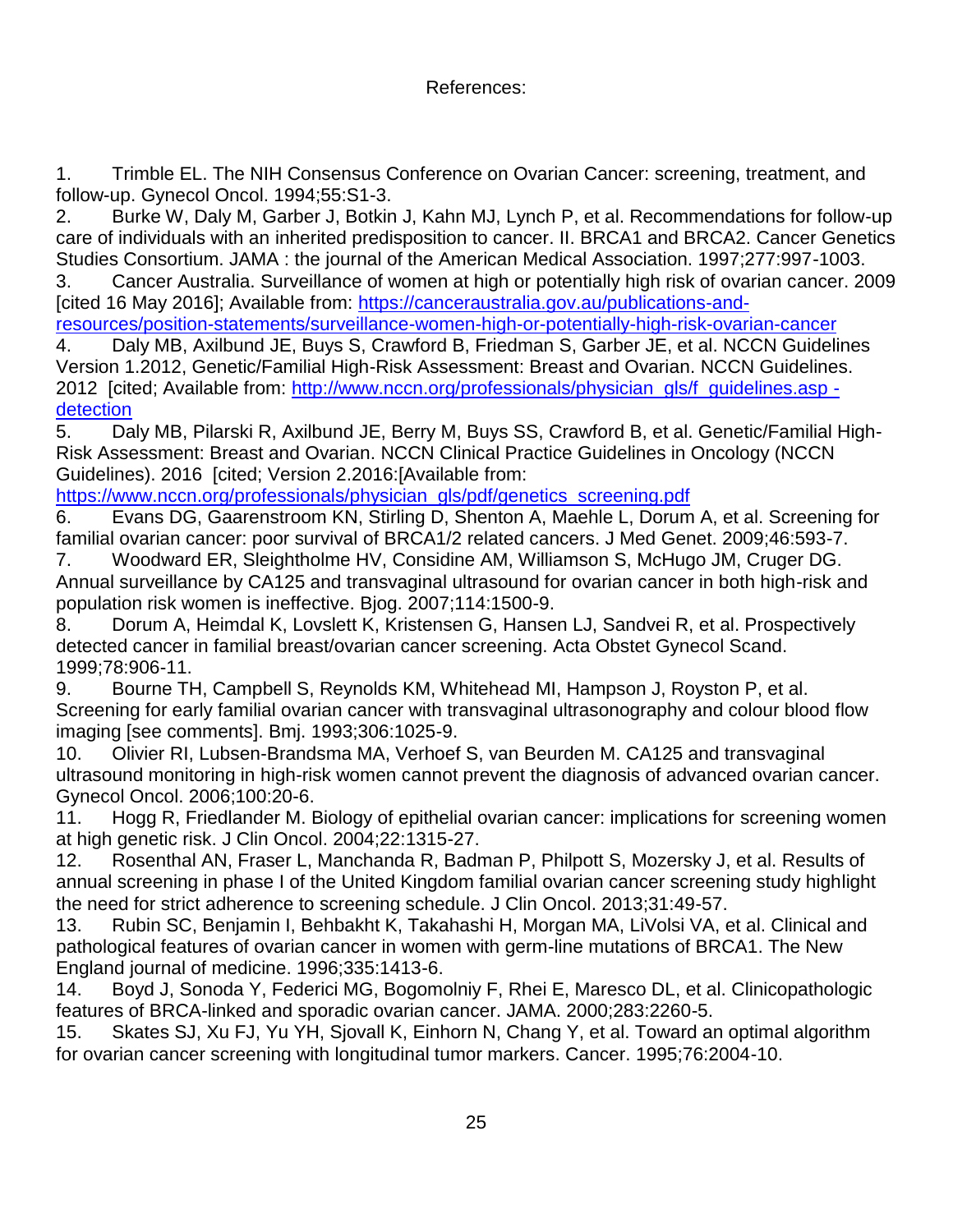16. Skates SJ, Pauler DK, Jacobs IJ. Screening Based on the Risk of Cancer Calculation from Bayesian Hierarchical Change-Point and Mixture Models of Longitudinal Markers. J Am Stat Assoc. 2001;96:429-39.

17. McIntosh MW, Urban N. A parametric empirical Bayes method for cancer screening using longitudinal observations of a biomarker. Biostatistics. 2003;4:27-40.

18. Skates SJ, Mai P, Horick NK, Piedmonte M, Drescher CW, Isaacs C, et al. Large prospective study of ovarian cancer screening in high-risk women: CA125 cut-point defined by menopausal status. Cancer Prev Res (Phila). 2011;4:1401-8.

19. Daly MB, Axilbund JE, Bryant E, Buys S, Eng C, Friedman S, et al. NCCN Genetic/Familial High-Risk Assessment: Breast and Ovarian. NCCN Clinical Practice Guidelines in Oncology; 2006. p. 1-30.

20. Nezhat FR, Apostol R, Nezhat C, Pejovic T. New insights in the pathophysiology of ovarian cancer and implications for screening and prevention. Am J Obstet Gynecol. 2015;213:262-7.

21. Buys SS, Partridge E, Black A, Johnson CC, Lamerato L, Isaacs C, et al. Effect of screening on ovarian cancer mortality: the Prostate, Lung, Colorectal and Ovarian (PLCO) Cancer Screening Randomized Controlled Trial. JAMA : the journal of the American Medical Association. 2011;305:2295-303.

22. Jacobs IJ, Skates S, Davies AP, Woolas RP, Jeyerajah A, Weidemann P, et al. Risk of diagnosis of ovarian cancer after raised serum CA 125 concentration: a prospective cohort study. Bmj. 1996;313:1355-8.

23. Jacobs IJ, Skates SJ, MacDonald N, Menon U, Rosenthal AN, Davies AP, et al. Screening for ovarian cancer: a pilot randomised controlled trial. Lancet. 1999;353:1207-10.

24. Menon U, Skates SJ, Lewis S, Rosenthal AN, Rufford B, Sibley K, et al. Prospective study using the risk of ovarian cancer algorithm to screen for ovarian cancer. J Clin Oncol. 2005;23:7919- 26.

25. Menon U, Gentry-Maharaj A, Hallett R, Ryan A, Burnell M, Sharma A, et al. Sensitivity and specificity of multimodal and ultrasound screening for ovarian cancer, and stage distribution of detected cancers: results of the prevalence screen of the UK Collaborative Trial of Ovarian Cancer Screening (UKCTOCS). Lancet Oncol. 2009;10:327-40.

26. Menon U, Talaat A, Rosenthal AN, Macdonald ND, Jeyerajah AR, Skates SJ, et al. Performance of ultrasound as a second line test to serum CA125 in ovarian cancer screening. BJOG. 2014;121 Suppl 7:35-9.

27. Greene MH, Piedmonte M, Alberts D, Gail M, Hensley M, Miner Z, et al. A prospective study of risk-reducing salpingo-oophorectomy and longitudinal CA-125 screening among women at increased genetic risk of ovarian cancer: design and baseline characteristics: a Gynecologic Oncology Group study. Cancer Epidemiol Biomarkers Prev. 2008;17:594-604.

28. Clinical Trial to Screen Participants Who Are at High Genetic Risk for Ovarian Cancer - NCT00039559. 2001 [cited; Available from: [http://www.ClinicalTrials.gov/ct2/show/NCT00039559](http://www.clinicaltrials.gov/ct2/show/NCT00039559) 29. Skates S, Pauler D, Jacobs I. Screening Based on the Risk of Cancer Calculation from

Bayesian Hierarchical Change-Point and Mixture Models of Longitudinal Markers. J Am Stat Assoc. 2001;96:429-39.

30. Kauff ND, Mitra N, Robson ME, Hurley KE, Chuai S, Goldfrank D, et al. Risk of ovarian cancer in BRCA1 and BRCA2 mutation-negative hereditary breast cancer families. J Natl Cancer Inst. 2005;97:1382-4.

31. Domchek SM, Stopfer JE, Rebbeck TR. Bilateral risk-reducing oophorectomy in BRCA1 and BRCA2 mutation carriers. J Natl Compr Canc Netw. 2006;4:177-82.

32. Sherman ME, Piedmonte M, Mai PL, Ioffe OB, Ronnett BM, Van Le L, et al. Pathologic findings at risk-reducing salpingo-oophorectomy: primary results from Gynecologic Oncology Group Trial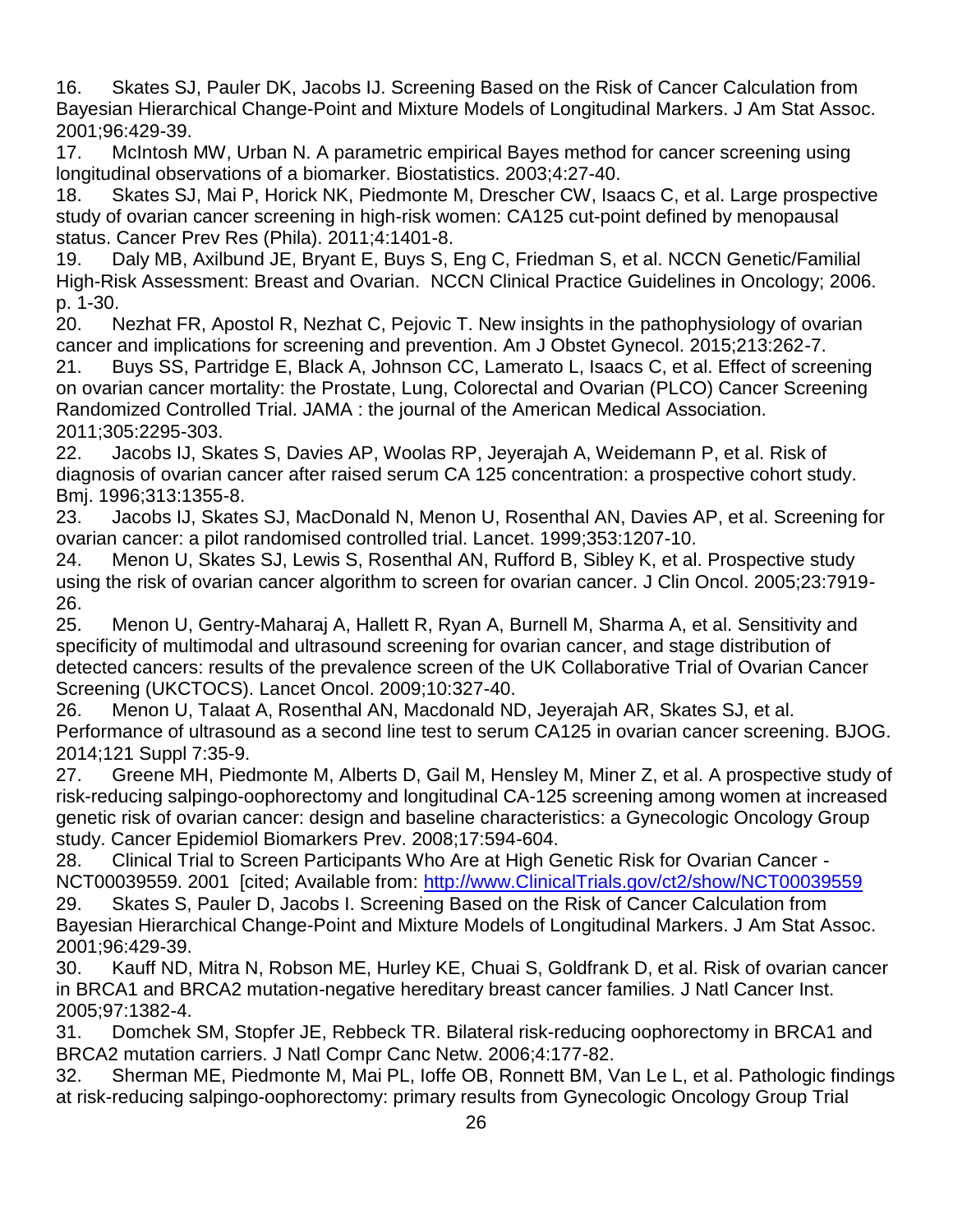GOG-0199. Journal of clinical oncology : official journal of the American Society of Clinical Oncology. 2014;32:3275-83.

33. R Core Team (2015). R: A language and environment for statistical computing. 2015 [cited 2015; Available from: [http://www.R-project.org](http://www.r-project.org/)

34. Grover S, Quinn MA, Weideman P, Koh H, Robinson HP, Rome R, et al. Screening for ovarian cancer using serum CA125 and vaginal examination: report on 2550 females. International journal of gynecological cancer : official journal of the International Gynecological Cancer Society. 1995;5:291- 5.

35. Berry DA, Parmigiani G, Sanchez J, Schildkraut J, Winer E. Probability of carrying a mutation of breast-ovarian cancer gene BRCA1 based on family history [see comments]. J Natl Cancer Inst. 1997;89:227-38.

36. Menon U, Ryan A, Kalsi J, Gentry-Maharaj A, Dawnay A, Habib M, et al. Risk Algorithm Using Serial Biomarker Measurements Doubles the Number of Screen-Detected Cancers Compared With a Single-Threshold Rule in the United Kingdom Collaborative Trial of Ovarian Cancer Screening. J Clin Oncol. 2015;33:2062-71.

37. Elattar A, Bryant A, Winter-Roach BA, Hatem M, Naik R. Optimal primary surgical treatment for advanced epithelial ovarian cancer. The Cochrane database of systematic reviews. 2011:CD007565. 38. Bristow RE, Tomacruz RS, Armstrong DK, Trimble EL, Montz FJ. Survival effect of maximal cytoreductive surgery for advanced ovarian carcinoma during the platinum era: a meta-analysis. Journal of clinical oncology : official journal of the American Society of Clinical Oncology. 2002;20:1248-59.

39. Ingham SL, Warwick J, Buchan I, Sahin S, O'Hara C, Moran A, et al. Ovarian cancer among 8,005 women from a breast cancer family history clinic: no increased risk of invasive ovarian cancer in families testing negative for BRCA1 and BRCA2. Journal of medical genetics. 2013;50:368-72.

40. Mongia SK, Rawlins ML, Owen WE, Roberts WL. Performance characteristics of seven automated CA 125 assays. Am J Clin Pathol. 2006;125:921-7.

41. Lee Y, Miron A, Drapkin R, Nucci MR, Medeiros F, Saleemuddin A, et al. A candidate precursor to serous carcinoma that originates in the distal fallopian tube. The Journal of pathology. 2007;211:26-35.

42. Levanon K, Crum C, Drapkin R. New insights into the pathogenesis of serous ovarian cancer and its clinical impact. Journal of clinical oncology : official journal of the American Society of Clinical Oncology. 2008;26:5284-93.

43. Moore RG, McMeekin DS, Brown AK, DiSilvestro P, Miller MC, Allard WJ, et al. A novel multiple marker bioassay utilizing HE4 and CA125 for the prediction of ovarian cancer in patients with a pelvic mass. Gynecol Oncol. 2009;112:40-6.

44. Zhang Z, Chan DW. The road from discovery to clinical diagnostics: lessons learned from the first FDA-cleared in vitro diagnostic multivariate index assay of proteomic biomarkers. Cancer Epidemiol Biomarkers Prev. 2010;19:2995-9.

45. Kinde I, Bettegowda C, Wang Y, Wu J, Agrawal N, Shih Ie M, et al. Evaluation of DNA from the Papanicolaou test to detect ovarian and endometrial cancers. Sci Transl Med. 2013;5:167ra4.

46. Erickson BK, Kinde I, Dobbin ZC, Wang Y, Martin JY, Alvarez RD, et al. Detection of somatic TP53 mutations in tampons of patients with high-grade serous ovarian cancer. Obstetrics and gynecology. 2014;124:881-5.

47. Jacobs IJ, Menon U, Ryan A, Gentry-Maharaj A, Burnell M, Kalsi JK, et al. Ovarian cancer screening and mortality in the UK Collaborative Trial of Ovarian Cancer Screening (UKCTOCS): a randomised controlled trial. Lancet. 2016;387:945-56.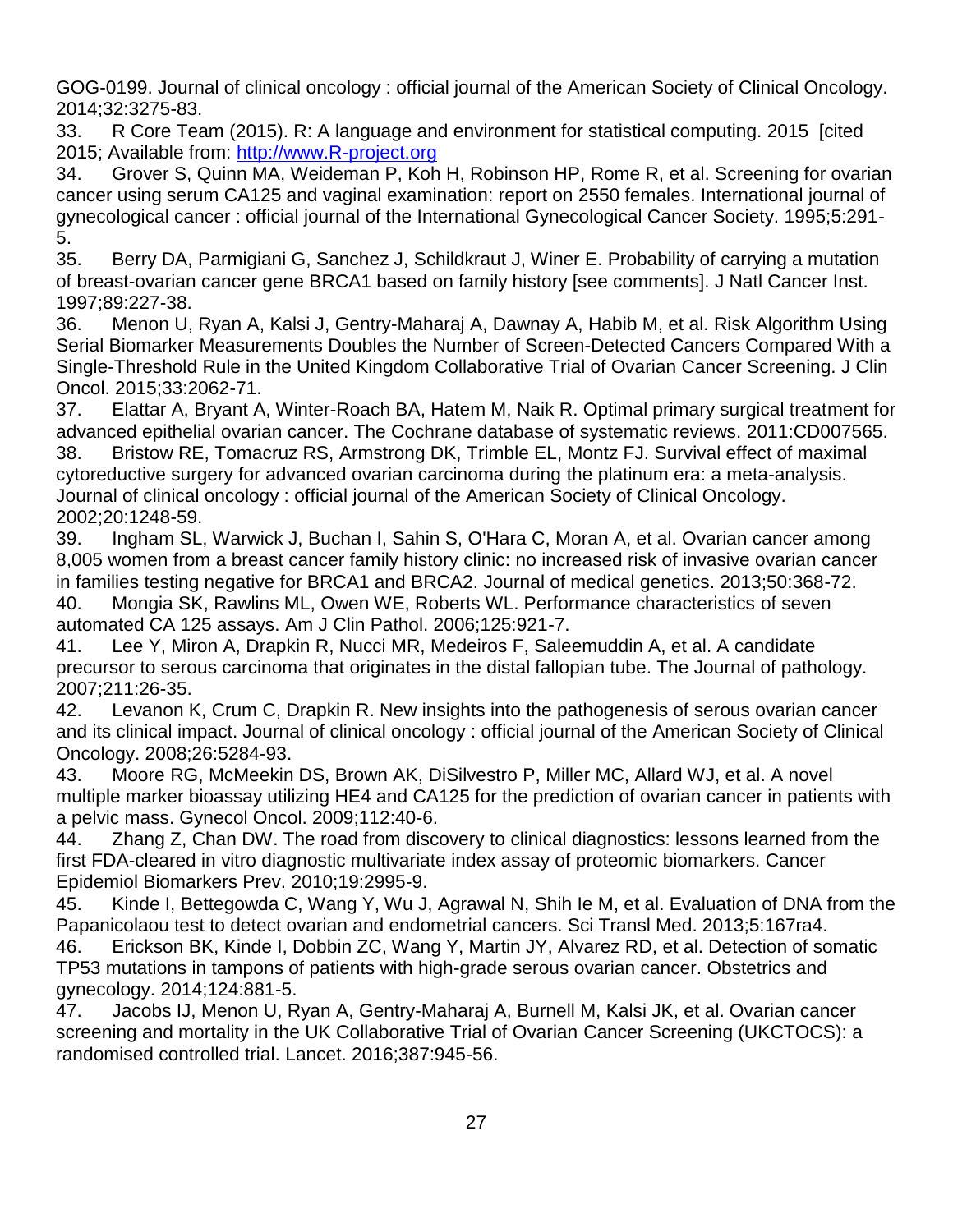48. Domchek SM, Friebel TM, Singer CF, Evans DG, Lynch HT, Isaacs C, et al. Association of risk-reducing surgery in BRCA1 or BRCA2 mutation carriers with cancer risk and mortality. JAMA : the journal of the American Medical Association. 2010;304:967-75.

| <b>Variable</b>                 | N     | % of Total              | $\mathsf{N}$ | % of Total     |  |
|---------------------------------|-------|-------------------------|--------------|----------------|--|
|                                 | (CGN) | (CGN)                   | (GOG)        | (GOG)          |  |
| Race*                           |       |                         |              |                |  |
| Asian                           | 17    | 1                       | 16           | 1              |  |
| <b>Black</b>                    | 73    | $\overline{4}$          | 33           | $\overline{2}$ |  |
| White                           | 1,761 | 88                      | 1,399        | 96             |  |
| Other                           | 120   | 6                       | 10           | $\mathbf{1}$   |  |
| Unknown/not reported            | 21    | $\mathbf{1}$            | $\mathbf 0$  | $\mathbf 0$    |  |
| <b>Hispanic Ethnicity</b>       |       |                         |              |                |  |
| Not Hispanic or Latino          | 1,945 | 98                      | 1,380        | 95             |  |
| Hispanic or Latino              | 46    | $\overline{2}$          | 21           | $\mathbf{1}$   |  |
| Unknown/not reported            | 57    | $\overline{\mathbf{4}}$ | $\mathbf 0$  | $\mathbf 0$    |  |
| <b>Ashkenazi Jewish Descent</b> |       |                         |              |                |  |
| Yes                             | 365   | 18                      | 313          | 21             |  |
| <b>No</b>                       | 1,604 | 81                      | 1,058        | 73             |  |
| Unknown                         | 22    | $\mathbf{1}$            | 87           | 6              |  |
| <b>Menopause Status</b>         |       |                         |              |                |  |
| Pre-menopause                   | 1,117 | 56                      | 919          | 63             |  |
| Post-menopause                  | 874   | 44                      | 539          | 37             |  |
| <b>Number of Intact Ovaries</b> |       |                         |              |                |  |
| $\overline{2}$                  | 1,862 | 94                      | 1,418        | 97             |  |
| 1                               | 102   | 5                       | 40           | 3              |  |
| Unknown/not reported            | 27    | $\mathbf{1}$            |              |                |  |
| Hysterectomy*                   |       |                         |              |                |  |
| Yes                             | 246   | 12                      | 84           | 6              |  |
| <b>No</b>                       | 1,715 | 86                      | 1,368        | 94             |  |

# **Table 1: Race, ethnicity, and ovarian cancer risk factors for all subjects in the two studies**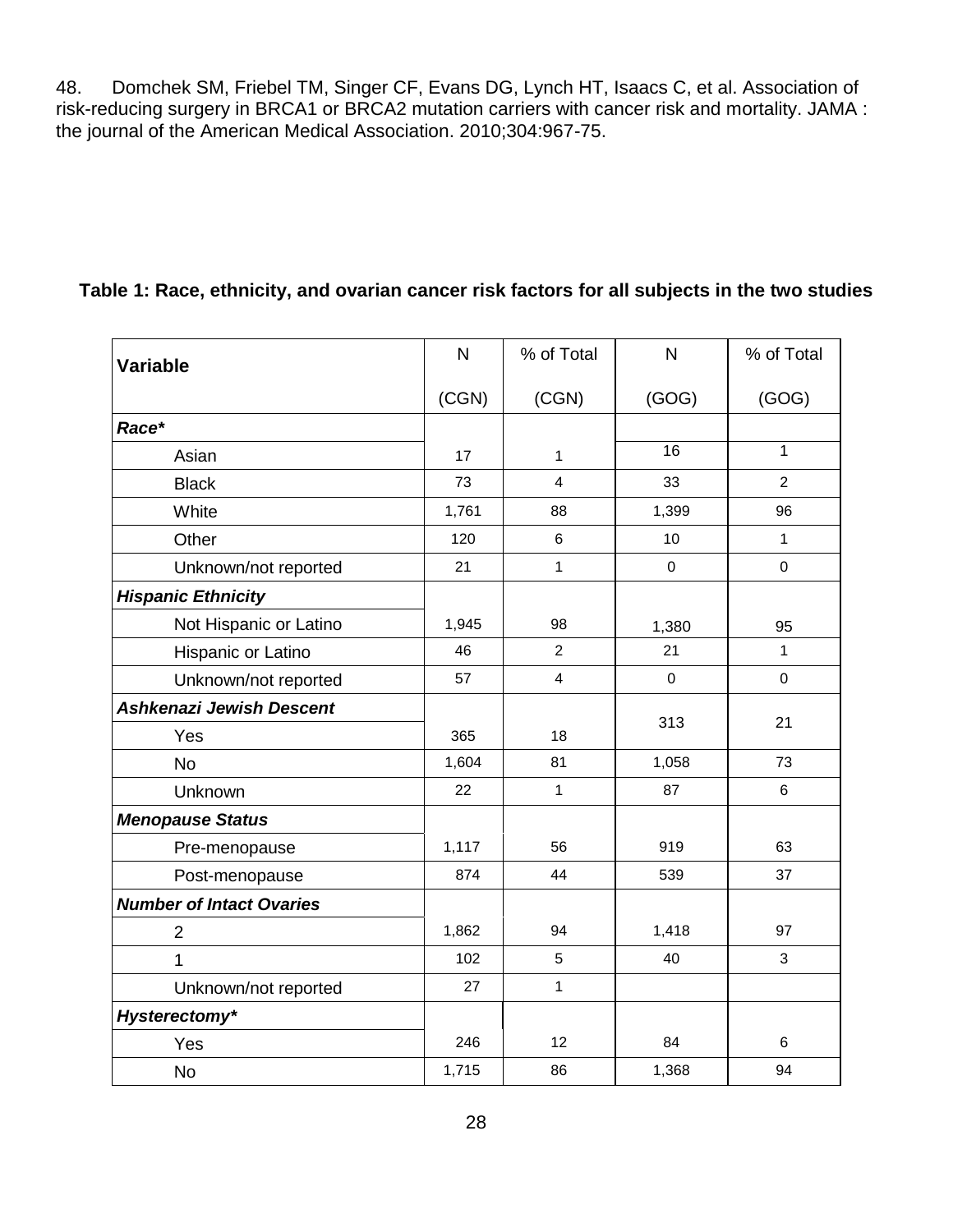| Unknown                                  | 30    | $\overline{c}$ | 6                | 0              |  |
|------------------------------------------|-------|----------------|------------------|----------------|--|
| <b>Ever Pregnant**</b>                   |       |                |                  |                |  |
| Yes                                      | 1,610 | 81             | 1,142            | 78             |  |
| <b>No</b>                                | 340   | 17             | 273              | 19             |  |
| Unknown                                  | 41    | $\overline{2}$ | 43               | 3              |  |
| <b>Ever Use Oral Contraceptives</b>      |       |                |                  |                |  |
| Yes, currently using                     | 200   | 10             | 176              | 12             |  |
| Yes, not currently using                 | 1,354 | 68             | 929              | 64             |  |
| Never used                               | 395   | 20             | 353              | 24             |  |
| Unknown                                  | 42    | $\overline{2}$ | $\mathbf 0$      | $\mathbf 0$    |  |
| Ever Use Hormone Replacement**           |       |                |                  |                |  |
| Yes, currently using                     | 202   | 10             | 90               | 6              |  |
| Yes, not currently using                 | 442   | 22             | 317              | 22             |  |
| <b>No</b>                                | 1,214 | 61             | 1,045            | 72             |  |
| Unknown                                  | 133   | $\overline{7}$ | $\,6$            | $\pmb{0}$      |  |
| <b>Personal History of Breast Cancer</b> |       |                |                  |                |  |
| Yes                                      | 843   | 42             | 586              | 40             |  |
| <b>No</b>                                | 1,122 | 56             | 872              | 60             |  |
| Unknown                                  | 26    | $\mathbf{1}$   | $\boldsymbol{0}$ | $\pmb{0}$      |  |
| <b>Family History of Breast Cancer</b>   |       |                |                  |                |  |
| Yes                                      | 1,669 | 84             | 1,190            | 82             |  |
| <b>No</b>                                | 297   | 15             | 241              | 17             |  |
| Unknown                                  | 25    | $\mathbf{1}$   | 27               | $\overline{2}$ |  |
| <b>Family History of Ovarian Cancer</b>  |       |                |                  |                |  |
| Yes                                      | 876   | 44             | 745              | 51             |  |
| <b>No</b>                                | 1,311 | 66             | 918              | 63             |  |
| Unknown                                  | 25    | $\mathbf{1}$   | 16               | $\mathbf{1}$   |  |
| <b>Cohort</b>                            |       |                |                  |                |  |
|                                          | 1,991 | 100            | 1,458            | 100            |  |

\* With at least one ovary intact at enrollment.

*\*\** Percentages may not add to 100 due to rounding.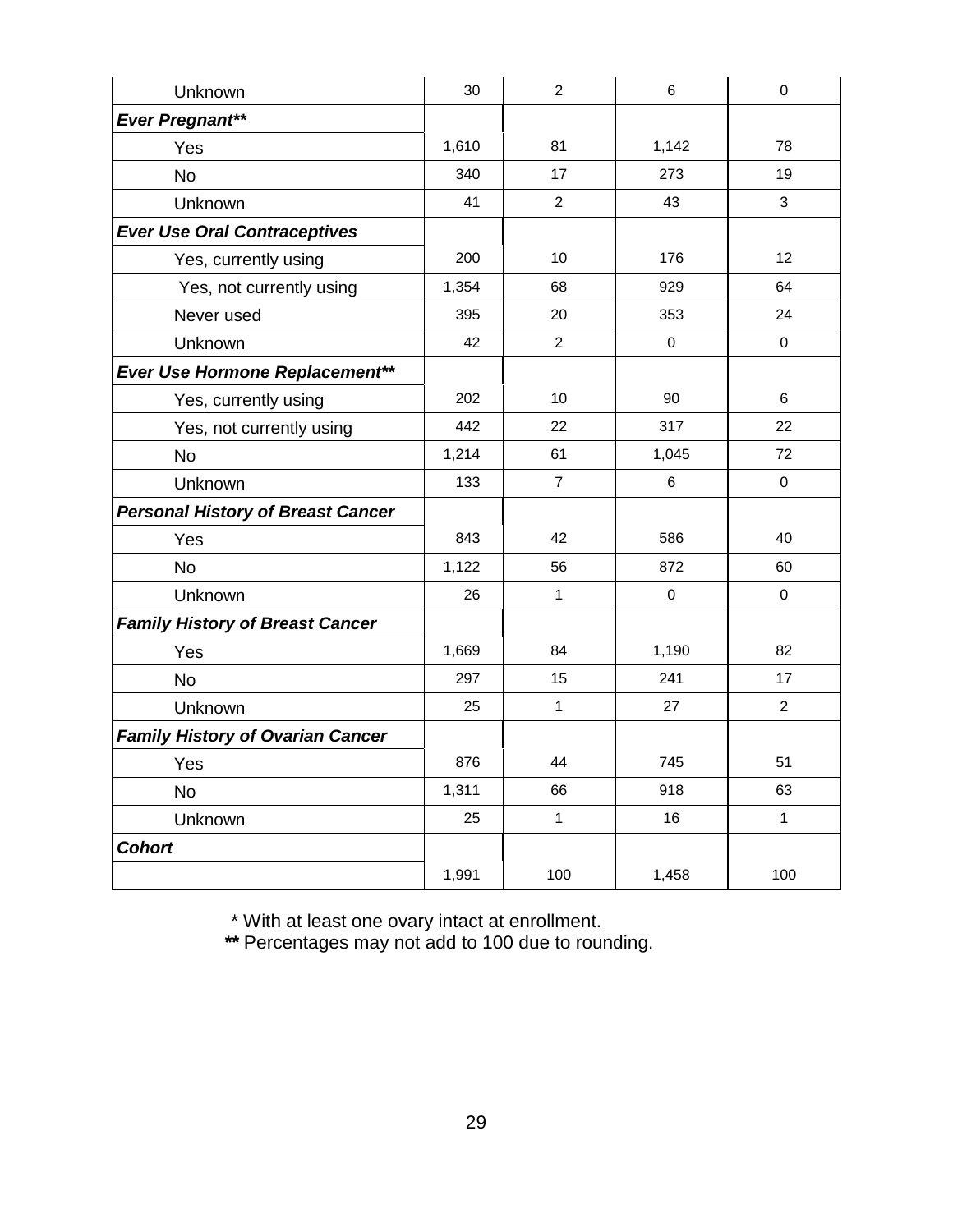## **Table 2: Ovarian cancers detected during the course of two screening studies**

| Case<br>#      | <b>Prevalent</b><br>/Incident | Age<br>at Dx | <b>Mutation</b><br>status | Primary<br>site           | <b>ROCA</b><br>$+ve$ | <b>ROCA</b><br><b>VS</b><br>$>35$ | <b>TVU</b> | Opt<br><b>Debulk</b> | <b>Histology</b>                             | Stg            | Grd*           |
|----------------|-------------------------------|--------------|---------------------------|---------------------------|----------------------|-----------------------------------|------------|----------------------|----------------------------------------------|----------------|----------------|
| 1              | Incident                      | 41           | BRCA1+<br>BRCA2+          | Ovary &<br>Fallopian tube | Y                    | B                                 | Pos        | Y                    | Endometrioid<br>(90%), serous, clear<br>cell | <b>IIB</b>     | $2 - 3$        |
| $\overline{2}$ | Incident                      | 62           | BRCA1                     | Ovary &<br>Fallopian tube | Y                    | $=$                               | Pos        | Y                    | Papillary serous<br>carcinoma                | <b>IIA</b>     | 3              |
| 3              | Incident                      | 65           | negative                  | Ovarv                     | N                    | <b>NA</b>                         | Neg        | Y                    | Serous carcinoma                             | <b>IIIC</b>    | 3              |
| 4              | Incident                      | 42           | BRCA1                     | Fallopian tube            | Y                    | B                                 | <b>NA</b>  | Y                    | Undifferentiated<br>carcinoma                | <b>IIA</b>     | 3              |
| 5              | Incident                      | 64           | negative                  | Ovarv                     | Y                    | В                                 | Pos        | Y                    | Serous carcinoma                             | <b>IIIC</b>    | 3              |
| 6              | Incident                      | 49           | BRCA1                     | Ovary                     | Y                    | $=$                               | Neg        | Y                    | Serous carcinoma                             | $\overline{I}$ | $\overline{3}$ |
| $\overline{7}$ | Elective<br><b>RRSO</b>       | 65           | not tested                | Ovary                     | N                    | N/A                               | <b>NA</b>  | Y                    | Serous<br>psammocarcinoma                    | <b>IIIA</b>    | $\overline{2}$ |
| 8              | Elective<br><b>RRSO</b>       | 41           | BRCA1                     | Fallopian tube            | N                    | N/A                               | Neg        | Not<br>applicable    | Tubal intraepithelial<br>carcinoma           | $\Omega$       | $\Omega$       |
| 9              | Elective<br><b>RRSO</b>       | 63           | BRCA <sub>2</sub>         | Ovary                     | N                    | N/A                               | <b>NA</b>  | <b>NA</b>            | Endometrioid<br>carcinoma                    |                | $\overline{2}$ |
| 10             | Elective<br><b>RRSO</b>       | 43           | BRCA1                     | Fallopian tube            | N                    | N/A                               | Neg        | Y                    | Serous carcinoma                             | IA             | 3              |
| 11             | Elective<br><b>RRSO</b>       | 50           | BRCA1                     | Fallopian tube            | N                    | N/A                               | <b>NA</b>  | Y                    | carcinoma,<br>unspecified                    | IC             | 3              |
| 12             | Elective<br><b>RRSO</b>       | 49           | BRCA1                     | Ovary                     | N                    | N/A                               | Neg        | Y                    | Serous carcinoma                             | IC.            | 3              |
| 13             | Elective<br><b>RRSO</b>       | 46           | BRCA1                     | Ovary                     | N                    | N/A                               | Neg        | Y                    | Serous carcinoma                             | <b>IIIC</b>    | 2              |
| 14             | Elective<br><b>RRSO</b>       | 59           | negative                  | Fallopian tube            | N                    | N/A                               | <b>NA</b>  | Y                    | Serous carcinoma                             | IA             | 2              |
| 15             | Elective<br><b>RRSO</b>       | 42           | BRCA1                     | Peritoneum                | N                    | <b>NA</b>                         | Neg        | Y                    | Serous carcinoma                             | III            | 3              |
| 16             | Prevalent                     | 51           | BRCA1                     | Ovary &<br>Fallopian tube | Y                    | B                                 | Neg        | N                    | Papillary serous<br>carcinoma                | <b>IVB</b>     | 3              |
| 17             | Prevalent                     | 40           | BRCA1                     | Peritoneum                | Y                    | $=$                               | Pos        | N                    | Peritoneal serous<br>carcinoma               | <b>IIIC</b>    | 3              |
| 18             | Prevalent                     | 48           | BRCA1                     | Ovary                     | Y                    | $=$                               | Pos        | Y                    | Serous carcinoma                             | <b>IIIC</b>    | $\overline{2}$ |
| 19             | Prevalent                     | 81           | BRCA1                     | Fallopian tube            | Y                    | A                                 | Pos        | Y                    | Serous carcinoma                             | <b>IIIC</b>    | 3              |

Abbreviations:

Dx: diagnosis

**ROCA +ve:** ROCA recommended surgical evaluation.

**ROCA vs >35:** was ROCA abnormal prior to CA125 exceeding 35 U/mL?

B: ROCA abnormal before CA125 exceeded 35 U/mL

=: ROCA became abnormal and CA125 exceeded 35 U/mL simultaneously

A: ROCA became abnormal after CA125 exceeded 35 U/mL

**TVU:** transvaginal ultrasound

**Opt Debulk:** patient optimally-debulked

**Stg:** FIGO stage

**Grd:** histologic grade

**Neg:** negative

**Pos:** positive

**NA:** not available – ovaries not visualized on TVU

**RRSO:** risk-reducing salpingo-oophorectomy

\* WHO classification divides serous carcinoma into two categories (LG, HG), but WHO classification was not available at the time of pathology review. All Grade 3 serous carcinomas would be HG by WHO.